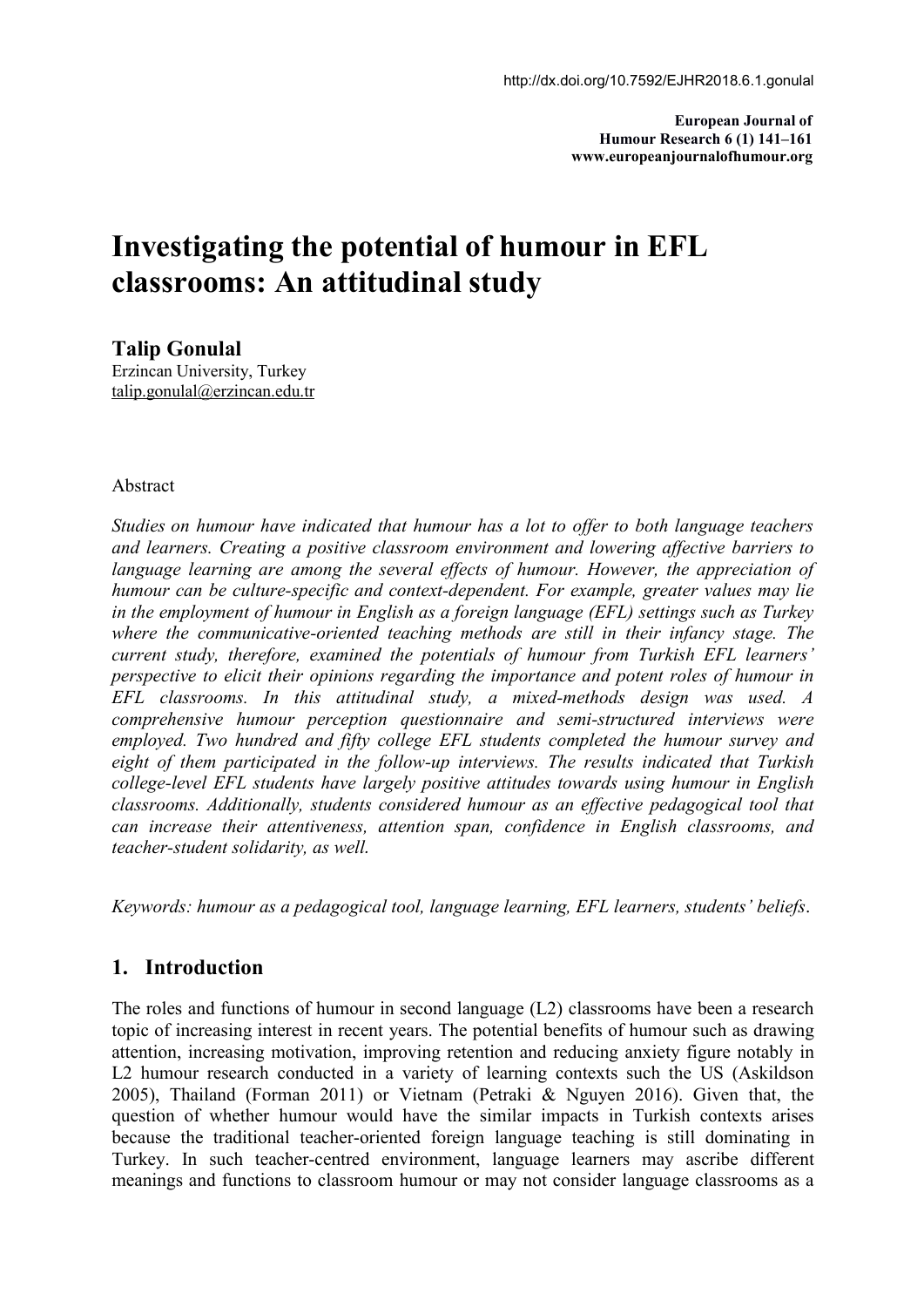place where humour can be freely and easily employed. Further, this study aimsto provide a better understanding of the potentials of humour in EFL classrooms in the hope that EFL teachers will recognise and appreciate the multi-faceted effects of humour.

# **2. Literature review**

Before grappling with research conducted on humour, it is important to first start with the definition of humour. Although there are several different definitions of humour, the element that remains constant across definitions is that humorous communication often includes some kind of incongruity which creates amusement in the end (Martin 2007). Banas, Dunbar, Rodriguez, and Liu (2011) described humour as the use of verbal and nonverbal communication that creates joy and amusement. According to Wagner and Urios-Aparisi (2011: 400), classroom humour is "an act performed through linguistic or nonglinguistic means by any of the participants (i.e., student(s) or teacher)." Based on the key points from the definitions of humour, in this study humour was operationalized as any spoken, written, visual or performed action that the students or teacher find funny or amusing in class, even if it is not inherently funny.

# **2.1. Humour in language classrooms**

Humour within general education has been linked to many potential pedagogical benefits beyond providing amusement (Berk 2000; Wanzer & Frymier 1999; Lovorn & Holaway 2015; Mantooth 2010; Wanzer, Frymier & Irwin 2010). For instance, humour is often reported as a useful tool to promote a positive classroom climate, to fight boredom, and to make learning more fun by putting students at ease. In addition, Berk (2000), who investigated the physiological and psychological effects of humour in testing, reported that both undergraduate and graduate students felt that humour was effective in reducing their test anxiety and in helping them perform better in tests. Furthermore, research indicates that classroom humour has the potential to enhance the learning experience (Garner 2006; Torok, McMorris, & Lin 2004; Wanzer et al. 2010). To illustrate, Wanzer et al. (2010) examined how classroom humour can assist the learning process. Based on the incongruity theory, Wanzer et al. developed the instructional humour processing theory (IHPT). According to the IHPT, learners need to perceive and then resolve the incongruous or bizarre elements in humorous instructional materials so that humour can facilitate learning. In addition, the IHPT proposes that humour or language play has the power to increase learners' attention. Such increased attention can increase the learnability of the input. Further, from a processing perspective, in the process of comprehending humorous materials, the depth of processing often increases (Craik & [Lockhart](#page-19-0) 1972). That is,incongruous materials are likely to result in "sustained attention and subsequent elaborative processes" (Schmidt & Williams 2001: 311).

When it comes to humour research in L2 context, [Askildson](#page-18-0) (2005) examined the use of humour as a specific pedagogical tool, and reported that humour was perceived as an important part of the language learning process among both teachers and students. From psychological aspects, several studies (Forman 2011; Petraki & Nguyen 2016; Reddington 2015; Wagner & Urios-Aparisi 2011) have shown that teacher-led language play might lessen the language anxiety, and in turn, boost learner engagement in the learning process. Likewise, Pomerantz and Bell (2011) discussed the potential of humour as a 'safe house' for language learning. In looking at the cognitive functions of humour, a number of studies (Bell [2005,](#page-19-0) 2009, 2012; Bell & Pomerantz 2014) have shown that language play in L2 education may increase the depth of processing of lexical items and make them "more memorable", and thus can be of great help in language acquisition. More specifically, exploiting humorous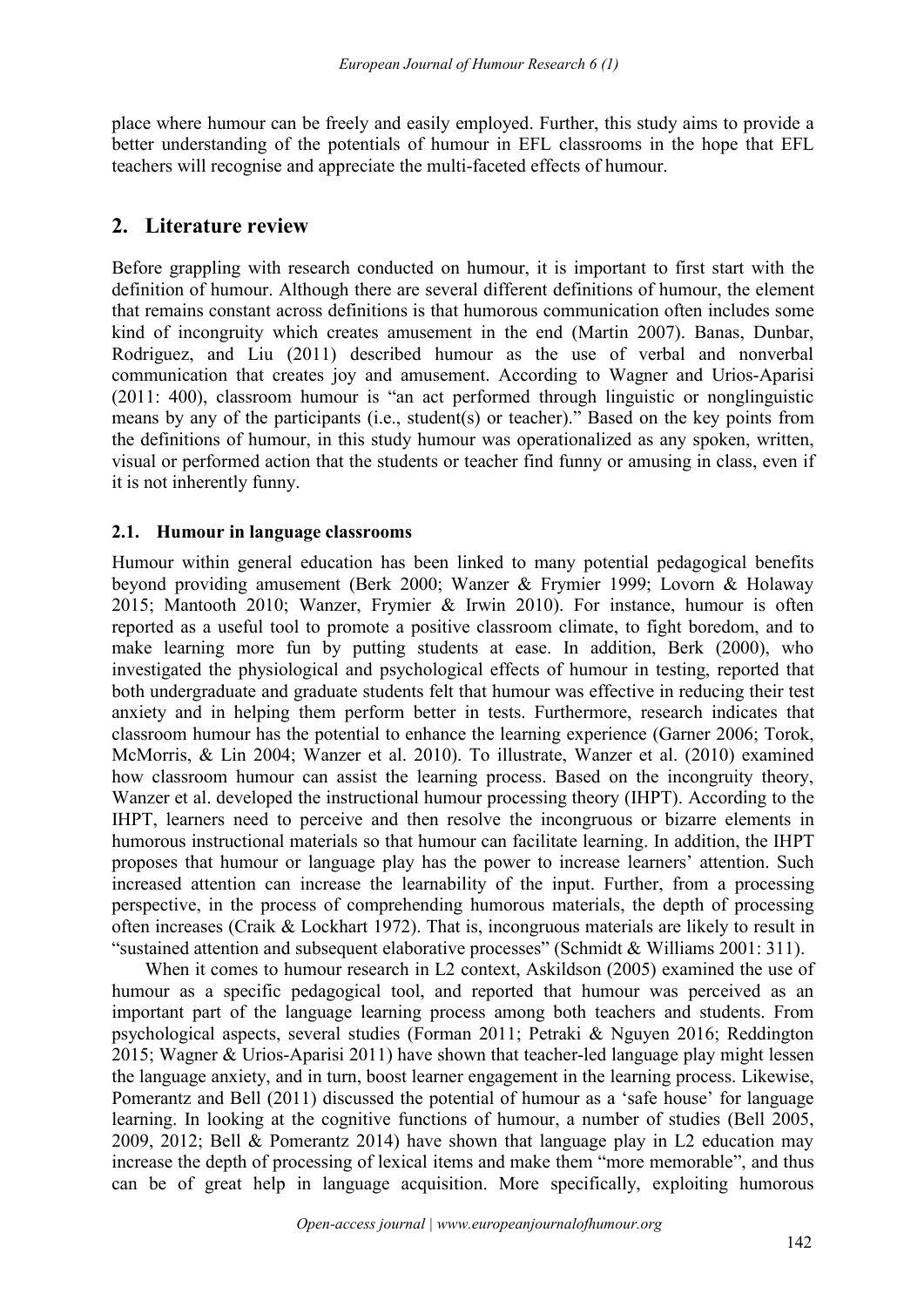materials in a variety of ways might lead to L2 learners' sociolinguistic development along with linguistic development. However, Sterling and Loewen (2015), looking at the playful focus on form in teacher-initiated language-related episodes (LREs) in a Spanish classroom, found that the playful LREs were mostly on vocabulary, but less on grammar and pronunciation.

Despite the pedagogical potentials of humour, a possible issue in using humour in a language classroom relates to whether humour will be appreciated or not. That is, what is intended as humorous may not elicit a smile or laugh due to several reasons such as ineffective delivery or a lack of contextual understanding on the part of the listener. In fact, when L2 learners are considered, it is highly likely that most of the humorous situations that induce native speakers to laugh may not have the same effects on L2 learners. According to Schmitz  $(2002)$ , jokes that address universal elements of humour (e.g. exaggeration, hyperbole, irony etc.) are the easiest to understand for a language learner and can thus be used with beginning level learners, whereas culture-based jokes require higher language proficiency as well as an extensive knowledge of the target culture. On the other hand, linguistic humour calls for high language proficiency to be successfully processed, so it may not be appropriate to use such a type of humour with lower proficiency language learners. Consistent with Schmitz's claim, Bell (2005) found a close relationship between the use of language play and language proficiency. Bell argued that as proficiency level increases, the likelihood of understanding and producing native-like humorous utterances increases correspondingly. In addition to language proficiency, culture may play an important role in comprehending and appreciating humour because the content of humour and perception of what is viewed humorous may vary from culture to culture (Banas et al. 2011). For instance, Chinese students may find classroom humour inappropriate because of the hierarchical order in the instructor-student relationship in Chinese culture, and probably because classroom humour may sometimes make the teaching environment less formal (Zhang 2005).

#### **2.2. The present study**

As has become apparent in the literature review presented above, several beneficial effects have been linked to the employment of humour in L2 classrooms. However, humour research in EFL contexts, especially in Turkish context is limited. The current situation of English language teaching (ELT) in Turkey constitutes a unique context for humour research for certain reasons. First, although ELT constitutes an important component of the Turkish education system, a number of issues arise at the instructional level probably because of the methods through which English is taught (Kirkgoz 2009). In the light of Turkey's attempts to join the European Union (EU), the ELT policy has gone through several changes to meet EU standards (Kirkgoz 2007, 2009). One of the recent changes in the ELT policy is to adapt the European Language Portfolio, which is consistent with the elements of communicative language teaching (CLT) (Littlewood 1981; Spada 2007). However, English language teachers are still having problems with catching up with the new CLT-oriented ELT system (Alptekin & Tatar 2011; Ozsevik 2010). Indeed, switching from a long time predominant grammar-translation classroom environment, where the teacher is the main authority in class and takes up much of the speaking time, to a more student-centred approach is not an easy process. As Ozsevik (2010) reported, students, to some extent, show reluctance to take part in communicative activities probably because they get so used to teacher-oriented, lecture-based classrooms.

Considering that humour "has been seen as contributing to a broadening of the parameters of communicative approaches" (Forman 2011: 562), the employment of humour may serve different functions in Turkish context. For instance, the employment of humour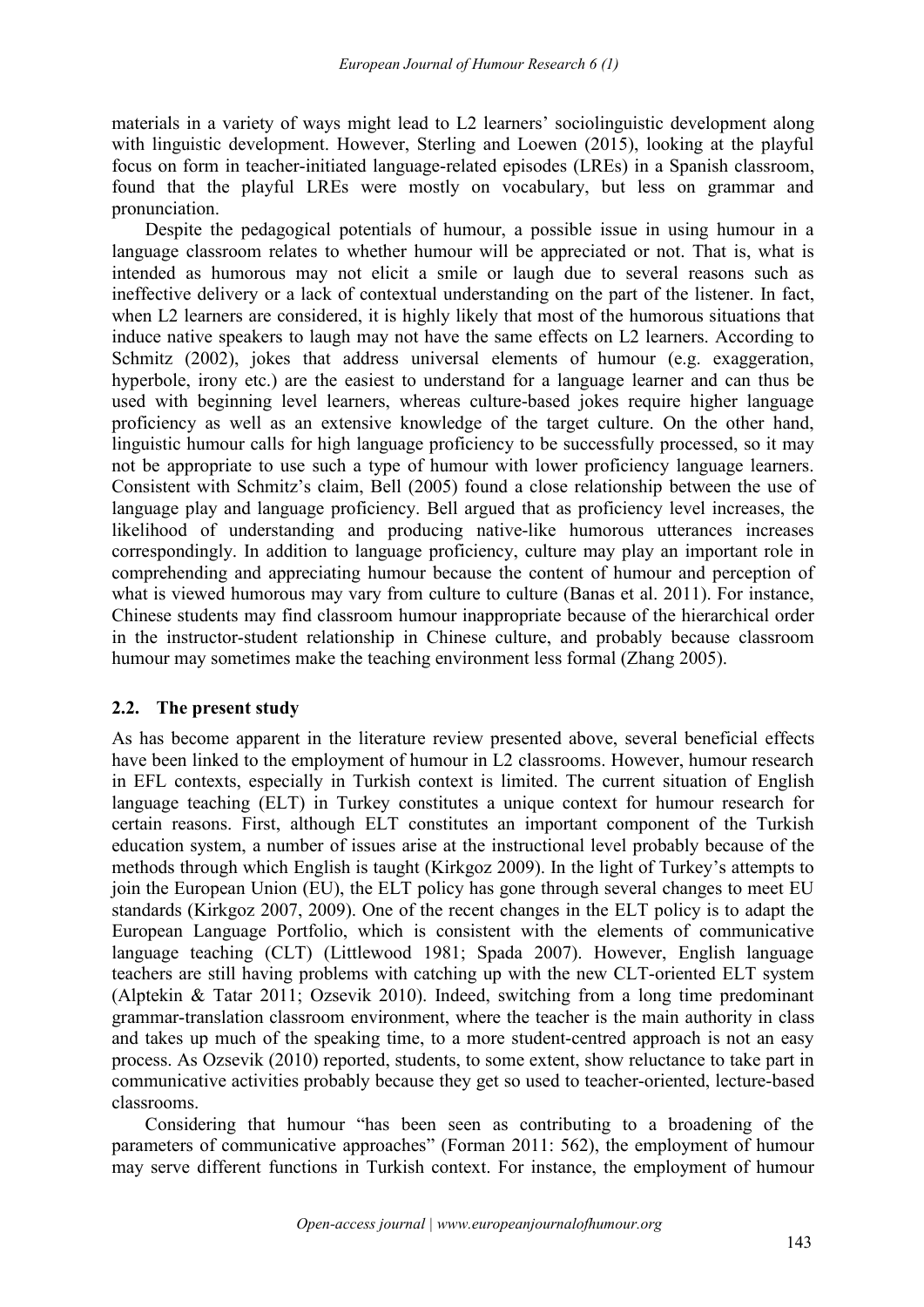may repair the one-sided communication in traditional teacher-oriented classroom settings, and make the transition to more student-oriented language teaching easier. The purpose of this study, therefore, was to explore Turkish EFL learners' perspectives on the functions of humour. Specifically, the following research questions guided this study:

- 1. What roles do Turkish EFL learners assign to humour used in English classrooms?
- 2. What are Turkish EFL learners' attitudes towards using humour in English language classrooms?

# **3. Method**

In this study, a mixed-methods design was employed in which a convergent parallel mixed methods research design (Creswell & Plano-Clark 2011) was adapted. That is, both qualitative and quantitative data were collected and analysed separately but the findings were jointly interpreted. The data for this study came from questionnaires and interviews.

#### **3.1. Participants**

A total of 250 participants from a public university in Turkey took part in this study. Participants were enrolled in an EFL course at various levels. As can be seen in Table 1, participants were majoring in one of the six disciplines (i.e., management, mechanical engineering, electronics, accounting, civil engineering, and economics), with approximately half of them (45%) in the management program. Most participants were in either their firstyear (59%) or fourth-year (25%).

| Category               | N   | $\frac{0}{0}$  |
|------------------------|-----|----------------|
| Gender                 |     |                |
| Male                   | 131 | 53             |
| Female                 | 117 | 47             |
| Major                  |     |                |
| Management             | 110 | 45             |
| Mechanical Engineering | 37  | 15             |
| Electronics            | 26  | 10             |
| Accounting             | 25  | 10             |
| Civil Engineering      | 21  | 8              |
| Economics              | 20  | 8              |
| Not reported           | 11  | $\overline{4}$ |
| Year in College        |     |                |
| Freshman               | 147 | 59             |
| Sophomore              | 15  | 6              |
| Junior                 |     |                |
| Senior                 | 63  | 25             |
| Not Reported           | 24  | 10             |

#### Background information

Table 1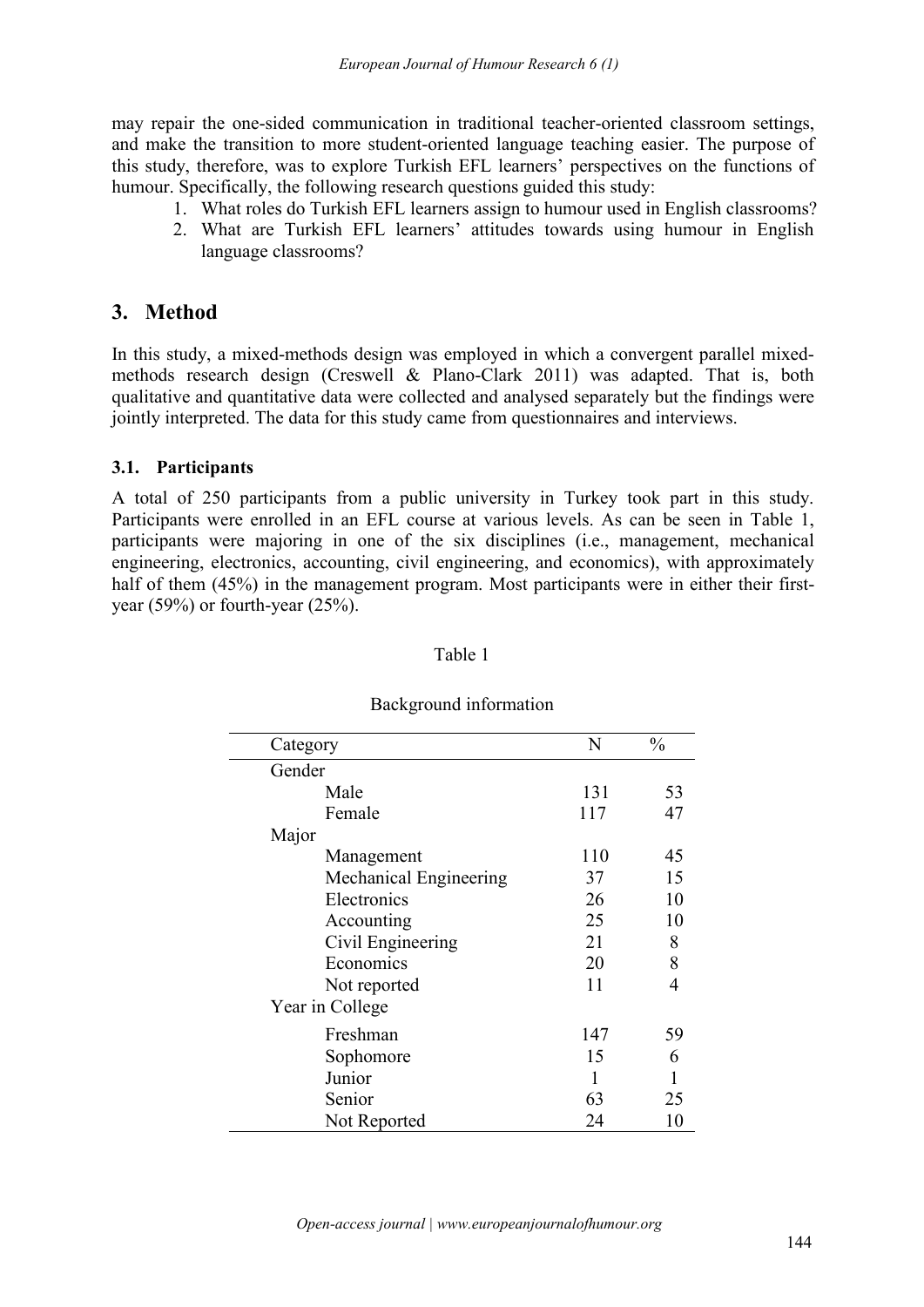#### Table 2

#### Additional background information

| Category           | N   | Min   | Max   | Mean  | SD   | 95% CI         |
|--------------------|-----|-------|-------|-------|------|----------------|
|                    |     | Value | Value |       |      |                |
| Age                | 248 | 18    | 35    | 20.74 | 2.41 | [20.44, 21.04] |
| Age of onset       | 247 |       | 22    | 10.96 | 2.16 | [10.69, 11.23] |
| Length of learning | 242 |       | 16    | Q     | 2.86 | [8.64, 9.36]   |
| English            |     |       |       |       |      |                |

Note. CI = confidence interval

The number of male and female students was approximately the same, 53% and 47% respectively. Participants' age ranged from 18 to 35, with an average age of 21 (see Table 2). The mean age at which the participants started learning English was 11, and the mean length of learning English was 9 years.

Participants' self-rated English language proficiency is presented in Table 3, which shows that no skill averaged above 3 out of 6, with listening being the highest and speaking being the lowest. Finally, participants were asked to rate the amount of humour that their current English instructor was making use of in a typical 50-minute class. Table 4 shows that 79% of the participants reported that their English instructors were employing humour at least 1-3 times while 11% of the participants reported their English instructors were never using humour in class.

#### Table 3

| Language      | N   | Min   | Max           | Mean | SD   | 95% CI       |
|---------------|-----|-------|---------------|------|------|--------------|
| <b>Skills</b> |     | Value | Value         |      |      |              |
| Reading       | 236 |       | $\sigma$      | 2.78 | 1.27 | [2.62, 2.94] |
| Writing       | 235 |       | b             | 2.82 | 1.35 | [2.65, 2.99] |
| Listening     | 235 |       | $\mathfrak b$ | 2.94 | 1.50 | [2.75, 3.13] |
| Speaking      | 233 |       | b             | 2.13 | 1.14 | [1.99, 2.28] |

Self-rated English language proficiency for different skills

*Note*. 1 = beginner level,  $6 =$  advanced level. CI = confidence interval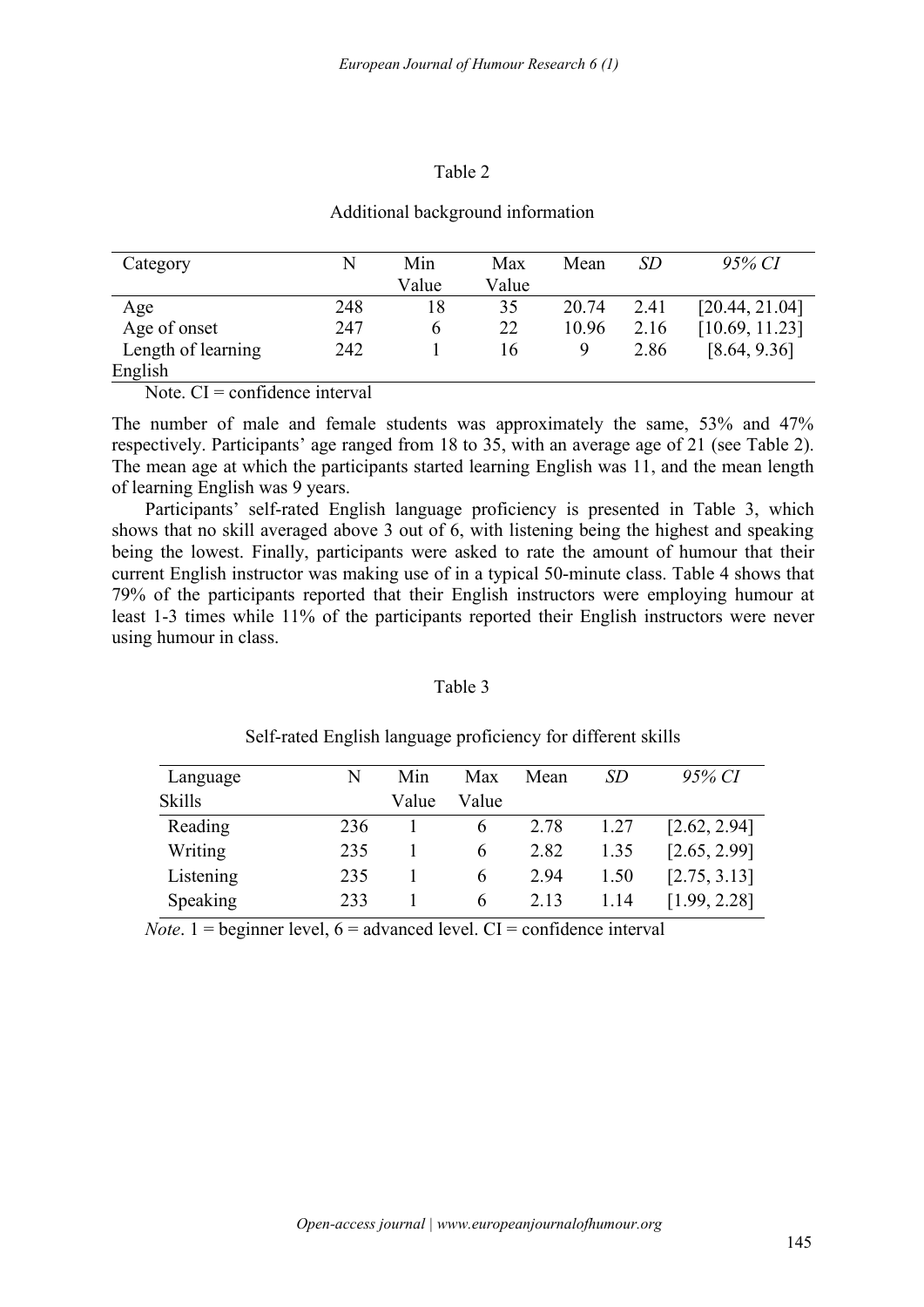#### Table 4

|            | N    | $\frac{0}{0}$ |
|------------|------|---------------|
| Never      | 16   | 11            |
| 1-3 times  | 120  | 79            |
| 4-7 times  | 8    |               |
| 8-11 times |      |               |
| 12 or more | 8    |               |
| Total      | 152. | 100           |

The frequency of humour use in a one-hour class

#### **3.2. Instruments**

A comprehensive 6-point, Likert-scale questionnaire was designed to elicit Turkish EFL learners' perceptions and attitudes regarding the use of humour in English classrooms. As Spada, Barkaoui, Peters, So and Valeo (2009) noted, it is highly important to validate a new or adapted questionnaire before making any claims. The development of the questionnaire used in this study started with a comprehensive literature scan. The only studies that used a humour questionnaire were Askildson (2005) and Mantooth (2010). Further, through a careful analysis of several studies (Bell 2005; Berk 2000; Forman 2011, Wanzer & Frymier 1999; Lucas 2005; Wagner & Urios-Aparisi 2011; Wanzer et al. 2010; and others) on the use of humour in classrooms, the potential effects of humour were identified. Then, based on these recurring themes and the questionnaires used in previous studies, a pool of items was created to cover a wide range of aspects of classroom humour. The initial questionnaire contained 35 items but after the necessary changes and edits, the final version of the questionnaire consisted of 25 items (see Appendix A). Then, the questionnaire was translated into Turkish using the forward-backward translation method (Yu, Lee, & Woo 2004). That is, the questionnaire was first translated into Turkish and then this new Turkish version was translated back into English. The author did the forward translation whereas the backward translation was completed by an advanced Turkish speaker of English. Both translations were reviewed by anative speaker of English who confirmed that the translation of the questionnaire was accurate. Finally, the Turkish version of the questionnaire was piloted with 60 Turkish EFL students. The 25-item questionnaire achieved an alpha coefficient of .88, which was suitable for data collection (Dörnyei & Taguchi 2009; Field 2013).

The questionnaire data were supported with semi-structured interviews.The interviews were guided by several questions that stemmed from the pilot interviews. Three Turkish graduate students studying at a large Midwestern American University participated in the pilot interviews. These participants had less than three months of ESL experience at the time of the data collection. It was, therefore, assumed that any questions which tapped their English experience were, to a greater extent, related to their previous EFL experience in Turkey. Interview questions initially consisted of twelve open-ended questions which addressed the learners' beliefs and experiences of the use of humour in classroom. After the necessary changes and edits, the final version of the interview questions consisted of 10 items (see Appendix B).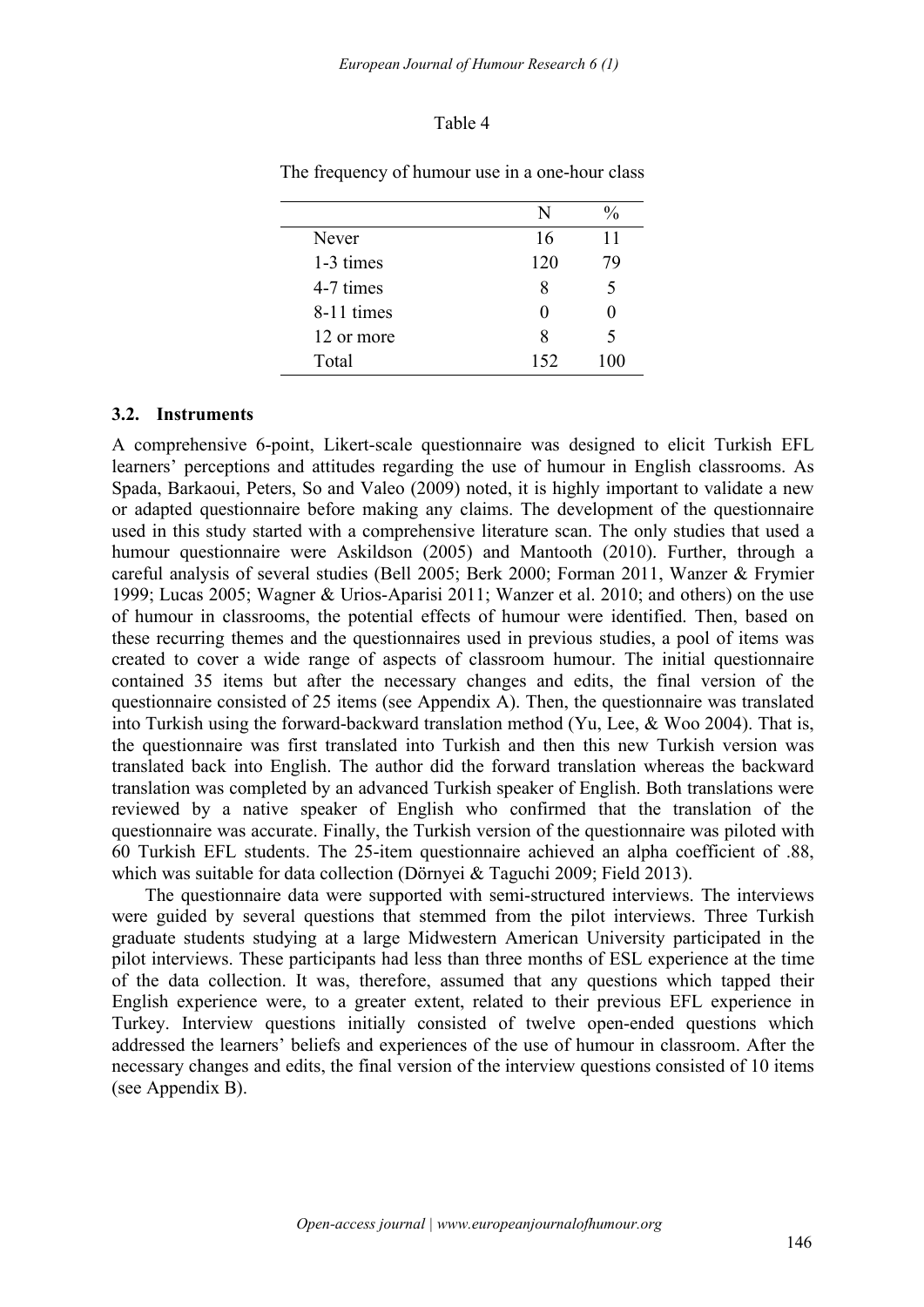# **3.3. Procedure**

Participants were first contacted through their English instructors.Then, paper-based versions of the questionnaire were distributed to more than 350 students either at the end or at the beginning of English classes. Participants were provided with an operational definition of humour and asked to complete the questionnaire based on their current and previous teachers' teaching practices. The questionnaire took approximately 15 minutes to complete. Interviews were one-on-one and audio-taped. Each interview lasted approximately 20 minutes. The interviews were conducted in Turkish because all the participants preferred speaking Turkish with the author.

# **3.4. Analysis**

# *3.4.1. Quantitative Analysis*

The questionnaire data underwent a factor analysis to explore the underlying relationships in the participants' questionnaire responses (Field 2013; Loewen & Gonulal 2015). An exploratory factor analysis <sup>1</sup> (EFA) was chosen because there were no particular expectations regarding the number and nature of underlying factors that exist in the data. The assumptions of EFA were investigated and met. That is, Cronbach's alpha for the 25 Likert-scale items was .89. Also, the Kaiser-Meyer-Olkin (KMO) test was .879, and the Barlett's test of sphericity was significant ( $p < .001$ ), all indicating that the data were suitable for a factor analysis (Field 2013). Variables (i.e. items on the questionnaire) with factor loadings larger than .40 were considered significant.The factor extraction method was determined by using multiple criteria (i.e. Kaiser's eigenvalue greater than 1 rule, scree plot and cumulative percentage of variance) to extract the correct number of factors (Loewen & Gonulal 2015). An oblique rotation<sup>2</sup> was chosen after the initial factor solution. Special attention was given to complex variables. In other words, the variables that significantly loaded on more than one factor and the variables that did not load any factor were excluded and the analysis was rerun.

# *3.4.2. Qualitative Analysis*

The qualitative data were analysed through a phenomenological lens. A phenomenological study "describes the common meaning for several individuals of their lived experiences of a concept or a phenomenon" (Creswell 2013: 76). In relation to the purposes of the present study, this methodology was quite appropriate for investigating EFL learners' beliefs and experiences of humour in English language classroom since this approach provided an in depth description and deeper understanding of Turkish EFL learners' beliefs about the use of humour in English classes. Further, a conversation analytic approach was used for analysis (see Appendix C for transcript conventions).

# **4. Results**

# **4.1. Quantitative results**

The exploratory factor analysis (EFA) initially produced six factors with eigenvalues greater than 1.0, which accounted for approximately 70% of the variance. However, after careful analysis of the factor loading matrix, several complex variables were detected. Based on the suggestions of Pett, Lackey and Sullivan (2003), and Loewen and Gonulal (2015), the items loading on more than one factor were deleted for a further exploratory analysis because these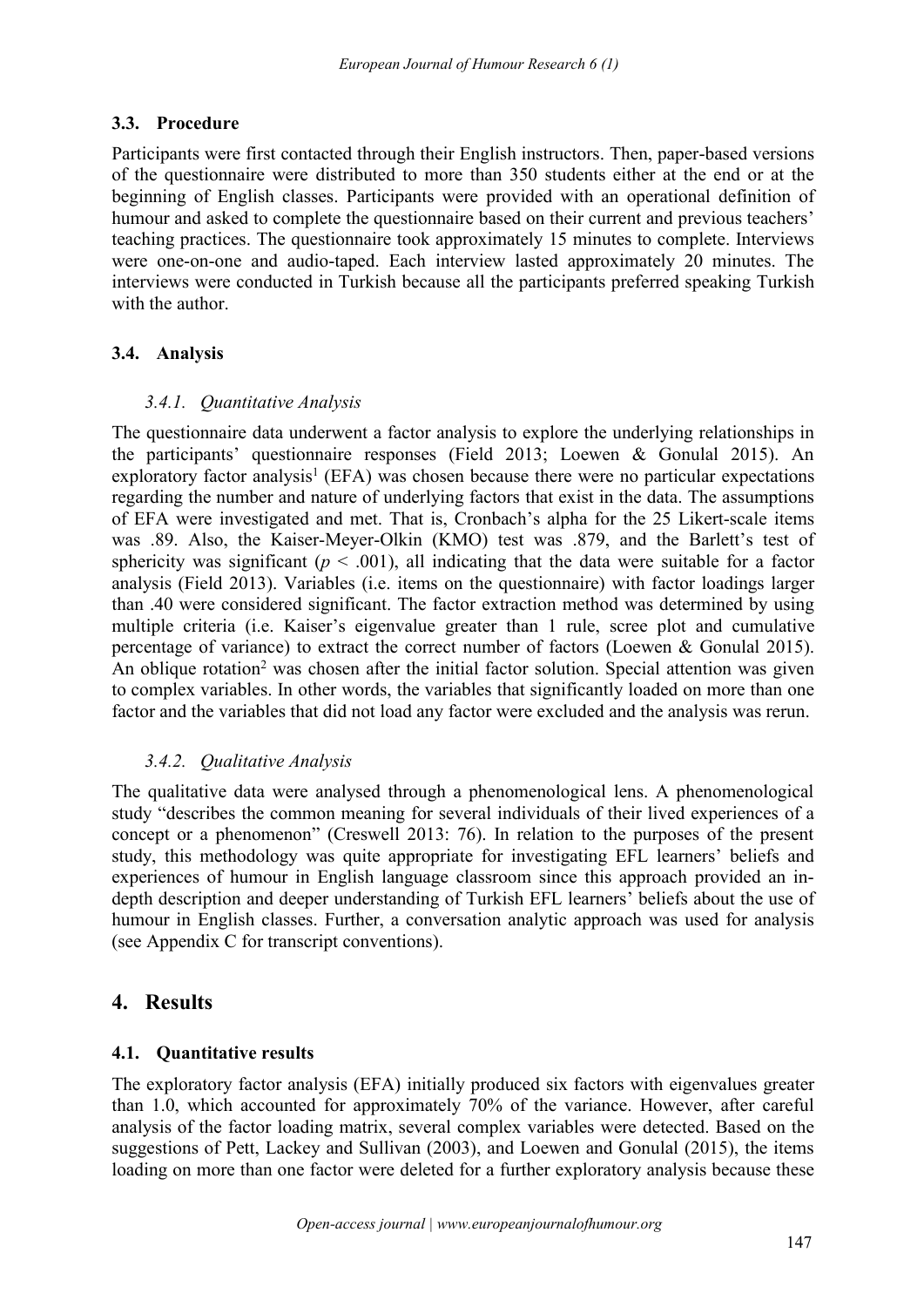items were obviously not measuring the intended construct and making the factor labeling process difficult. The second EFA resulted in afour-factor solution, with eigenvalues greater than 1.0. These four factors explained 58.5% of the variance found in the data, which was in the range of acceptable cumulative percentage level (i.e. 55%-65%, Field 2013; Plonsky & Gonulal 2015). Table 5 displays the factor loadings for the four factors with loadings lower than .40 suppressed.

Also, Table 6 reports the eigenvalues and total variance explained by each factor. The first factor which was labelled *desired teacher characteristics* contains three items that are associated with EFL learners' preference of humour-oriented teachers. The second factor consists of five items that address a variety of ways in which using humour may lower affective barriers to learning English such as stress and anxiety. The second factor was, thus, labelled *low affective filter*. The five items that clustered on the third factor are related to the extent humour may increase learners' attentiveness and attention in classroom. This factor was labelled *increased attentiveness and attention span*. Finally, the last factor concerns the effects of humour on increasing learners' risk-taking in classroom, and was, therefore, labelled *increased learner confidence*.

| Table 5 |  |  |  |
|---------|--|--|--|
|         |  |  |  |

#### Rotated factor loadings for humour perceptions

|                                                      |     |                | Factors |                |                |
|------------------------------------------------------|-----|----------------|---------|----------------|----------------|
| Item                                                 |     | $\overline{2}$ | 3       | $\overline{4}$ | h <sup>2</sup> |
| I. Factor 1: Desired Teacher Characteristics         |     |                |         |                |                |
| 8. I want the English instructor to have a sense of  | .42 |                |         |                | .58            |
| humour.                                              |     |                |         |                |                |
| 11. I find English instructors who use jokes more    | .41 |                |         |                | .61            |
| effective in teaching English.                       |     |                |         |                |                |
| 19. I prefer taking English courses with an English  | .45 |                |         |                | .53            |
| instructor who uses humour in the classroom          |     |                |         |                |                |
| II. Factor 2: Low Affective Filter                   |     |                |         |                |                |
| 2. When the English instructor uses humour in the    |     | .60            |         |                | .42            |
| classroom, I feel my stress level decreases.         |     |                |         |                |                |
| 4. When the English instructor uses funny examples   |     | $-.49$         |         |                | .33            |
| in the classroom, I feel anxious.                    |     |                |         |                |                |
| 17. I feel more stressed when the English instructor |     | $-.81$         |         |                | .62            |
| uses funny examples.                                 |     |                |         |                |                |
| 18. Having an English instructor who uses humour     |     | .86            |         |                | .74            |
| reduces my stress about learning English.            |     |                |         |                |                |
| 20. I feel more comfortable when the English         |     | .63            |         |                | .60            |
| instructor uses humour in the classroom.             |     |                |         |                |                |
| III. Factor 3: Increased Attentiveness and Attention |     |                |         |                |                |
| Span                                                 |     |                | .88     |                | .69            |
| 1. I am more attentive in class when the English     |     |                |         |                |                |
| instructor uses humour.                              |     |                |         |                |                |
| 6. I am more likely to pay attention to the topics   |     |                | .54     |                | .52            |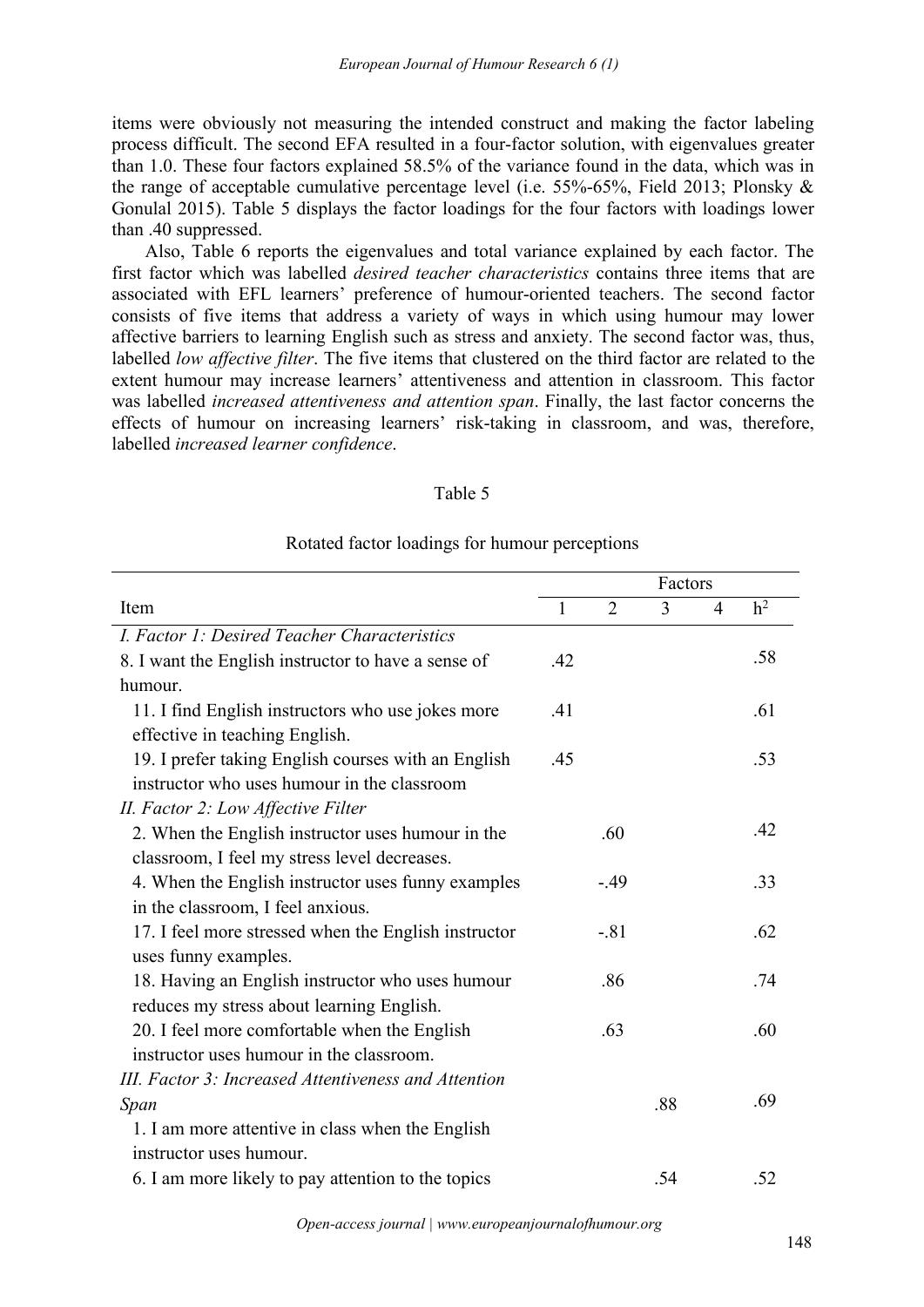| when the English instructor uses funny examples in |     |      |      |      |     |
|----------------------------------------------------|-----|------|------|------|-----|
| the classroom.                                     |     |      |      |      |     |
| 10. When the English instructor uses funny         |     |      | .53  |      | .68 |
| examples, it makes me more interested in learning  |     |      |      |      |     |
| English.                                           |     |      |      |      |     |
| 13. An English instructor who has a sense of       |     |      | .46  |      | .56 |
| humour encourages me to learn English.             |     |      |      |      |     |
| 22. I do not miss an English class when I find the |     |      | .59  |      | .50 |
| class funny.                                       |     |      |      |      |     |
| IV. Factor 4: Increased Learner Confidence         |     |      |      |      |     |
| 21. I do not feel anxious when I laugh in the      |     |      |      | .71  | .70 |
| classroom.                                         |     |      |      |      |     |
| 23. When the English instructor uses humour in the |     |      |      | .71  | .57 |
| classroom, I am not afraid to ask questions.       |     |      |      |      |     |
| 24. I am not afraid of making mistakes in the      |     |      |      | .89  | .71 |
| classroom where humour is used frequently.         |     |      |      |      |     |
| Mean score for each factor                         | 4.6 | 4.51 | 4.42 | 4.08 |     |
|                                                    | 4   |      |      |      |     |

*Note*. The negative factor loadings indicate that participants disagreed with the statement in question (e.g. item 4 and item17). The mean score indicates the average response rates for the statements in each factor.

#### Table 6

#### Eigenvalues and total variance explained by each factor

|                                               | Initial Eigenvalues |            |                 |  |  |  |
|-----------------------------------------------|---------------------|------------|-----------------|--|--|--|
| Factor                                        | Total               | % Variance | Cumulative $\%$ |  |  |  |
| 1. Desired teacher characteristics            | 5.69                | 35.59      | 35.59           |  |  |  |
| 2. Low affective filter                       | 1.46                | 9.15       | 44.75           |  |  |  |
| 3. Increased attentiveness and attention span | 1.15                | 7.18       | 51.93           |  |  |  |
| 4. Increased learner confidence               | 1.04                | 6.54       | 58.48           |  |  |  |

#### **4.2. Qualitative results**

The Turkish EFL students' beliefs and attitudes regarding the use of humour in English classrooms centred around three themes: (1) the positive impact on teachers, (2) the positive impact on students, and (3) the caution with regard to using humour (see Table 7). These themes will be explained below.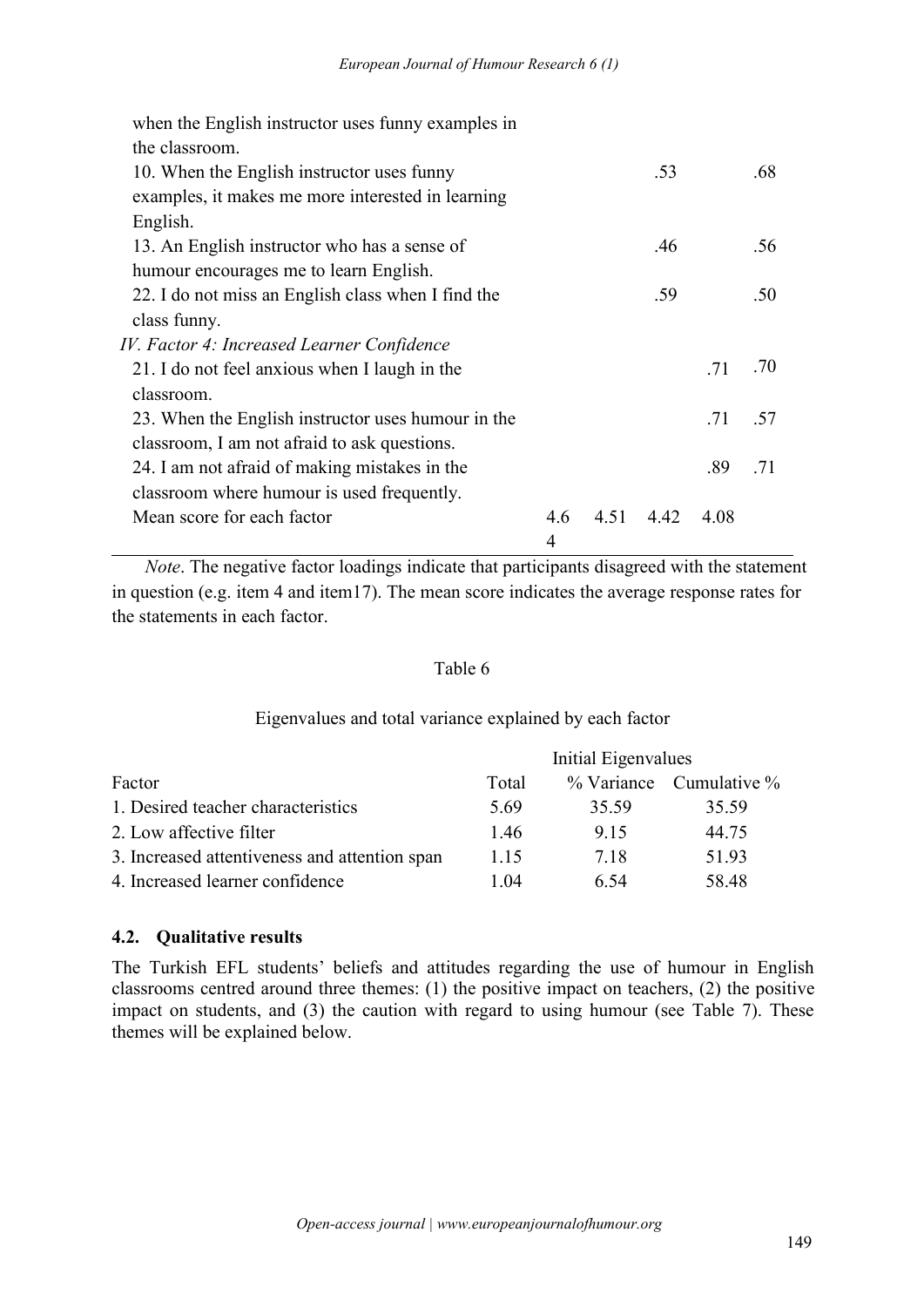## Table 7

| Themes                 | Examples   | Participants | Gender | Age | LOS<br>(Yrs.)  | Self-rated<br>proficiency |
|------------------------|------------|--------------|--------|-----|----------------|---------------------------|
| 1. The positive impact | Excerpt 1  | Ali          | Male   | 19  | 6              | Fair                      |
| on teachers            | Excerpt 2  | Efe          | Male   | 20  | $\tau$         | Good                      |
|                        | Excerpt 3  | Serhat       | Male   | 20  | 10             | Fair/Good                 |
|                        | Excerpt 4  | Mehmet       | Male   | 23  | 11             | Good                      |
| 2. The positive impact | Excerpt 5  | Ayhan        | Male   | 21  | $\overline{4}$ | Poor                      |
| on students            | Excerpt 6  | Serhat       | Male   | 20  | 10             | Fair/Good                 |
|                        | Excerpt 7  | Seda         | Female | 19  | 8              | Poor                      |
| 3. The caution with    | Excerpt 8  | <b>Burcu</b> | Female | 21  | 6              | Poor                      |
| regard to using        | Excerpt 9  | Mehmet       | Male   | 23  | 11             | Good                      |
| humour                 | Excerpt 10 | Efe          | Male   | 20  | $\tau$         | Good                      |
|                        | Excerpt 11 | Ali          | Male   | 19  | 6              | Fair                      |

## Summary of themes emerged from the interview data

*Note*. All names are pseudonyms. LOS = Length of L2 study

#### *4.2.1. The positive impact on teachers*

The first theme that emerged in the interview data was related to interpersonal relationships between the teachers and the students. Four participants—Ali, Efe, Serhat and Mehmet reported their experiences with humorous English teachers, and expressed that there was an increased comfort level with their teachers who made use of different forms of humour while teaching English.

In Excerpt 1, Ali explicitly reported that teachers with a good sense of humour could easily build rapport with students. He also expressed his tendency and desire to better communicate with his teachers.

*Excerpt 1 (Ali):*

T: Any other potential benefits that you think of?

 $\rightarrow$  A: Hhhm  $(...)$  well. I think teachers with a good sense of humour are good at communicating with students. We (students) usually behave quite sincere to such teachers.

T: Good point!

A: For instance, I do like being close to my teachers (…) like a friend but not an enemy.

In this excerpt, Ali implicitly stated that teachers who were able to communicate with students were good teachers. Additionally, he was in favour of teacher-student solidarity and teacher immediacy, which teachers with a good sense humour, he seemed to believe, are likely to possess. In a similar vein, in Excerpt 2, Efe related being humorous to being popular. He gave an example that one of his teachers who was funny by nature was welcomed by most of the students, no matter whether they liked the English course or not.

*Excerpt 2 (Efe):*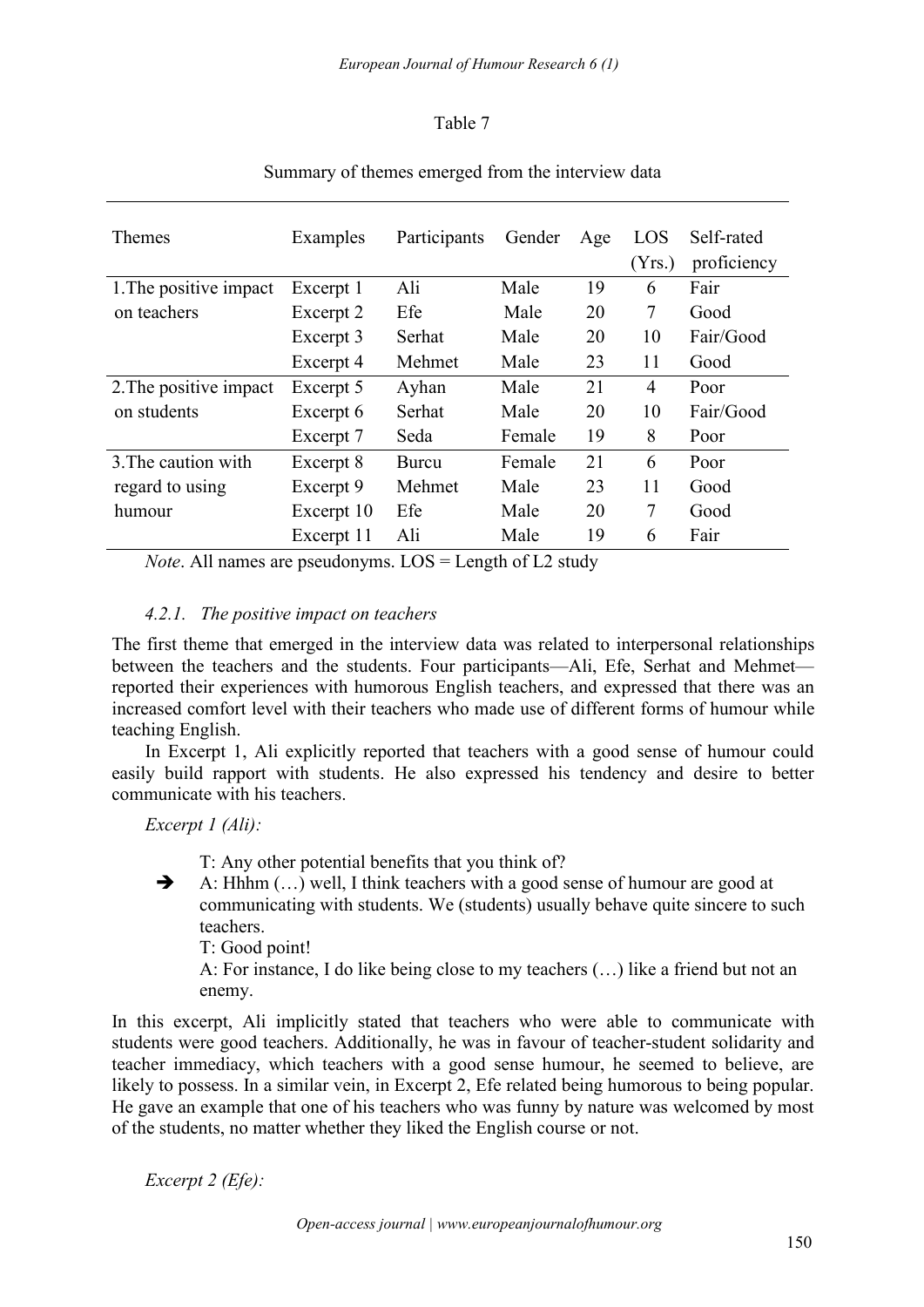T: What's his teaching style then?

E: Because he was using some kinds of funny things...especially his gestures and **Imimics** 

- T: Hhhm interesting]
- $\rightarrow$  E: Yeah he was one of the  $(...)$  he was the most popular teacher in that school so:: even if you know you don't like  $(...)$  even the students  $(...)$  didn't like the English courses they were (.) uhhhm paying attention what the teacher was saying in classroom because they liked him a lot.

This excerpt indicates that the funny situations that teachers create in class break the ice between teachers and students by increasing the feeling of bonding with the teachers. Likewise, in the next excerpt below, Serhat pointed out that when the students liked the teaching style of a teacher, they tended to develop positive feelings towards the course and the teacher as well. Further, Serhat noted that students favoured such teachers and could remember their names even years later.

*Excerpt 3 (Serhat):*

- T: What was the main reason why you liked that course?
- S: Because of the teacher.
- T: Because of the teacher?
- S: Yes, he was very good.
- T: As a person or as a teacher? Or both? From what aspects was he good?
- S: I would say both (...) his classes were very enjoyable (...) how could I express
- it? Uhhm I was not shy but very active in the class.
- T: Hhhm
- S: I could be happy only because I would have an English class.
- T: Interesting
- S: Uhhm everyone (...) liked that teacher. If someone asked me to name a few teachers that I had had, he would easily be on the top of the list. I think the first thing a teacher should be able to do is to make his students like him and his [teaching] style.

In Excerpt 4, Mehmet reported what kinds of teachers he preferred in class and noted that teachers who used humour, to a lesser or a greater extent, helped introverted and silent students voice their ideas in class.

*Excerpt 4 (Mehmet):*

- T: From what aspects do you like that class?
- M: I mean it includes communication...
- T: Hhm communication?
- $\rightarrow$  M: I mean instead of standing in front of the blackboard and writing down sentences on the board, it is better for a teacher to interact with students in a funny way. In such classrooms, even students who do not talk much can join the classroom interaction and may say something. T: Hhm it motivates you in some ways?
- $\rightarrow$  M: Yes, it motivates me and I like such teachers a lot.

For a teacher, approachability is a crucial element in a high quality teacher-student relationship. These excerpts indicate that students tend to find humorous teachers more approachable and likeable probably because the humour used in class increases their level of comfort in class and their satisfaction with teachers. Particularly, as some participants stressed, reserved students might find it easier to make connections with teachers who used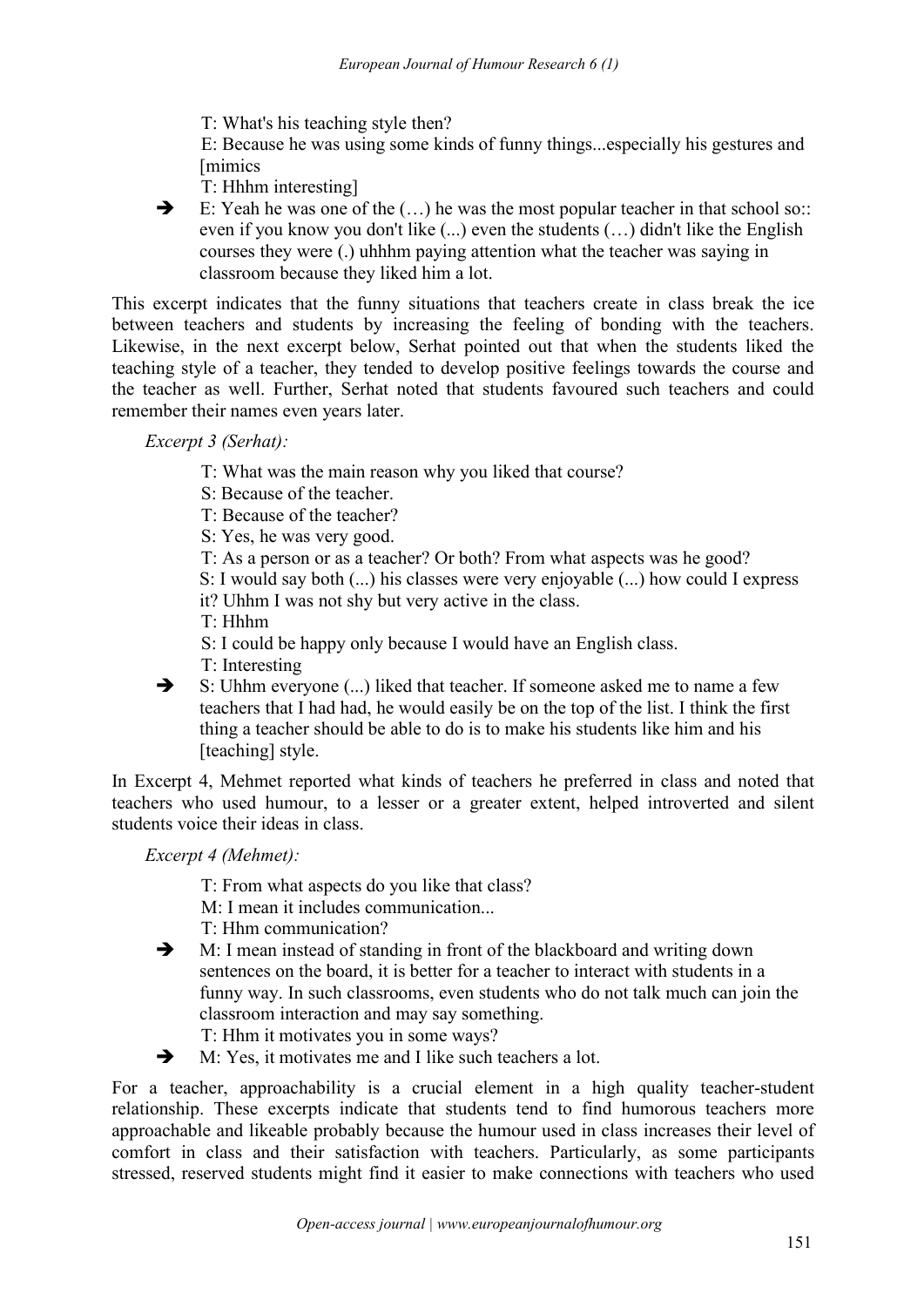humour in class, which in turn increased their classroom participation and probably positively influenced their learning. These excerpts demonstrate that humour makes teachers seem more humane, and in turn it easily builds the bond between teachers and students.

# *4.2.2. The positive impact on students*

Most of the participants interviewed in this study explicitly or implicitly expressed that when their teachers used some forms of humour in class while presenting a grammar topic or teaching vocabulary, they felt that humour in classroom situation affected their attitude towards the course and their learning positively.

In Excerpt 5, the participant, Ayhan, was asked to describe a classroom situation where he found the teacher effective in teaching English. He described how that particular teacher was teaching, and expressed whether he liked his teaching style.

*Excerpt 5 (Ayhan):*

A: I really liked my English teacher and his teaching methods when I was in the 6<sup>th</sup> and 7<sup>th</sup> grades.

T: What was he particularly doing in class? How was his [teaching style?

A: He was a great teacher]

T: I see.

A: He was making use of pictures and cartoon characters a lot in class. Uhhm I don't know but (…) since we were young and [those characters were my favourite ones.

T: Which characters?]

A: Well, uhhm Tom and Jerry, Ninja Turtles.<br>T: Wow, they are my favourite cartoon characters, too.

 $\rightarrow$  A: Yes, he was trying to imitate their voices in a funny way and sometimes explaining or reading the sentences (…) on the board as if he was a cartoon character. Well, he was a great teacher for us actually. I even remember some of the sentences that Jerry said to Tom (changing his voice a bit) *Hey, Jerry where were you last night? I was eating cheese* uhhm something like that.

T: It is great that you still remember those dialogues.

A: Well, yes but not all of them.

It seems that the way Ayhan's teacher made use of little jokes and exaggerated gestures in class increased the students' capacity to retain and remember information. Further, Ayhan notes that humour can foster their learning in certain ways, particularly when it is content related. Further support for learning-booster effect of humour is raised by the other two participants who share similar opinions about the positive impacts of humour on students. In Excerpt 6, Serhat explicitly mentioned how a joke can lead to a better understanding of a grammar point by giving an example that the teacher made while explaining where to use 'was' and where to use 'were'.

*Excerpt 6 (Serhat):*

T: How might teaching in a funny way help you in an English class?

 $\rightarrow$  S: Well,  $(...)$  if the jokes that the teacher has made are good, uhhm sometimes we talk about the things that have just happened in the class rightafter the class...We particularly talk about the interesting ones. For example, before the interview we were talking about the joke that Salih teacher made while teaching uhhm tense (.) past simple tense: Ayvaz was sick 3 .

T: Ohh I see. It was a good joke!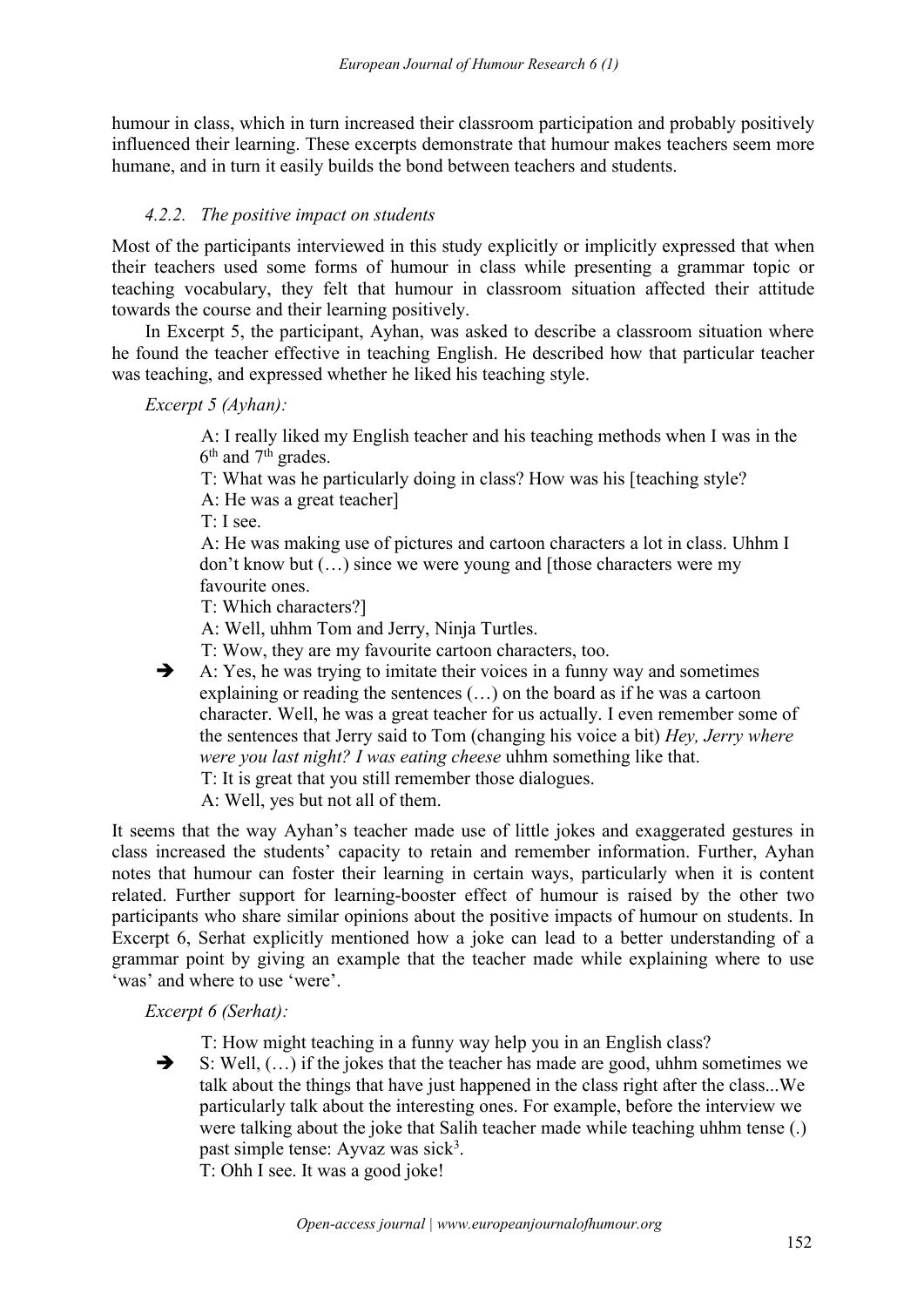## S: Yeah, I like it!

Here, the example that Serhat mentioned demonstrates how humour can effectively be incorporated in grammar teaching to draw students' attention to the correct use of 'was/were' and to help them understand the distinction between these two structures. Similarly, the other participant, Seda, noted that her English teacher's humour use in class could create a more comfortable and conducive classroom atmosphere, which in turn might result in an increased student participation in class activities and discussions.

*Excerpt 7 (Seda):*

T: Hhm good. So, in what ways can humour be beneficial? What might be the possible advantages, for example?

- S: Well, uhhm it can [increase
- T: When the teacher makes use of humour]
- $\rightarrow$  S: It can help me increase my participation in class. T: Hhm you become more active, what else?
- $\rightarrow$  S: The classroom atmosphere might change uhhm  $(...)$  sometimes difficult or boring things might be explained and remembered better.
	- T: Hhhm interesting, any example you can remember?
	- S: Uhhm (…) I cannot think of (.) any example [right now
	- T: It is ok] What else?

These experiences reported in Excerpts 5 through 7 highlight that humour, when used effectively, can be a useful pedagogical tool for drawing students' attention to classroom materials, and encouraging students to take part in classroom activities. Additionally, one of the participants noted that humour could be used as a means of clarifying some classroom materials to enhance students' understanding and learning.

#### *4.2.3. The caution with regard to using of humour*

Although most of the participants perceived humour as an important component for the language learning process, several participants expressed some cautions against using humour in classrooms effectively. In fact, if not properly used, humour might have some ill effects on learning, as Wandersee (1982: 212) noted:

However, humour is like a stick of dynamite. In an expert's hands it can blast away obstructions between subject matter and student. But in a novice's grasp, it may destroy a lesson just as easily.

In Excerpt 8 below, Burcu noted that humour should be employed with care in order to get the outmost from the employment of humour in classroom. She clearly expressed that the unsuccessful employment of humour may result in several problems.

*Excerpt 8 (Burcu):*

- T: What might be the potential disadvantages?
- A: Well, if used a lot, it (humour) creates some problem.
- T: For example?
- A: For example, the teacher may lose the authority in class and uhhm  $(...)$  I mean students may not take the classes seriously and even exploit the teacher T: exploit the good intentions of the teacher?
	- A: Yes, but apart from these, there are not many disadvantages.

In this excerpt, Burcu drew attention to several severe classroom management problems that might be triggered by ineffective and excessive use of humour. The potential problems that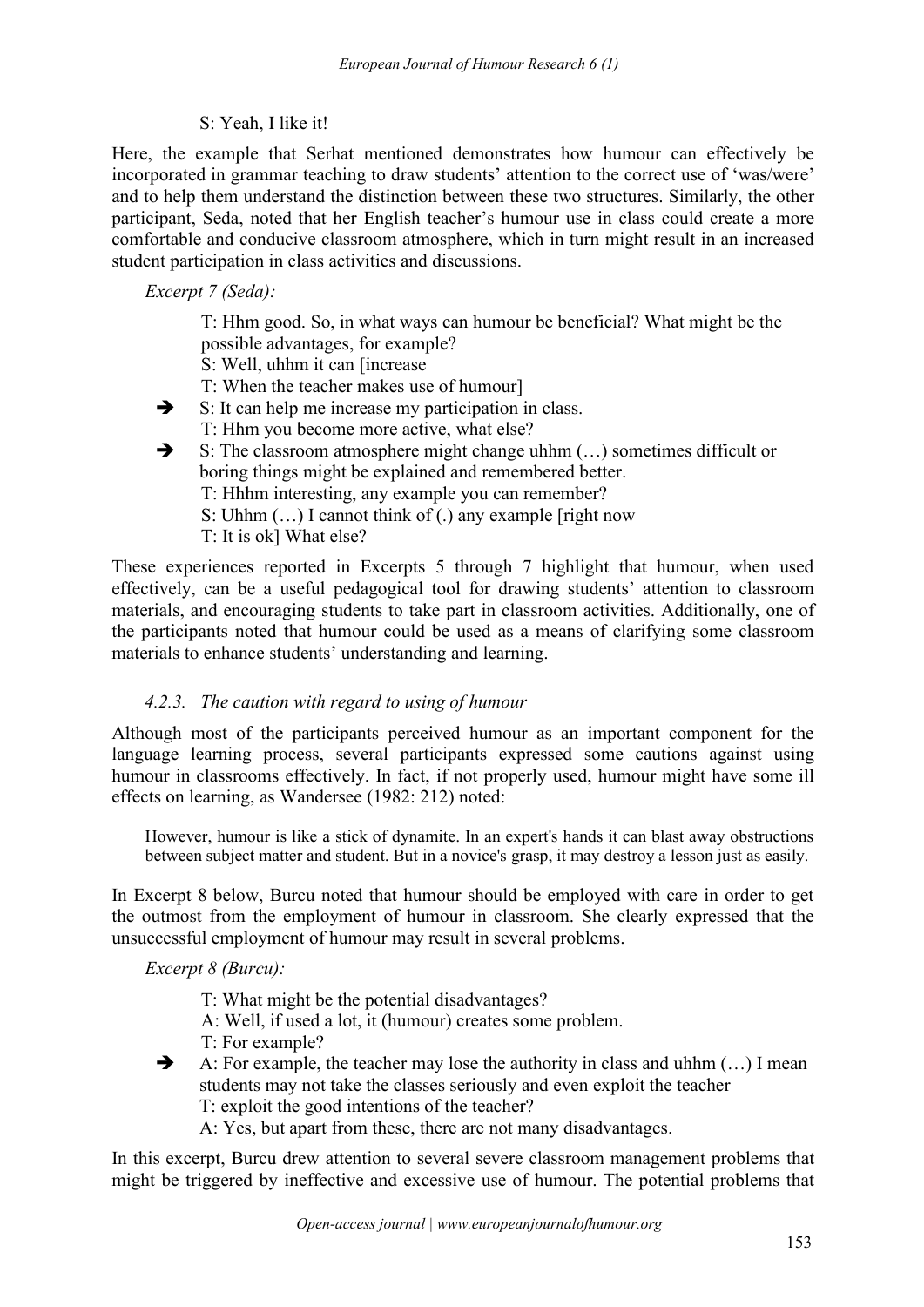Burcu mentioned were related to the teacher losing control of students, and students undervaluing the seriousness of classroom instruction and the teacher's efforts. Apparently, Burcu claimed that the dosage of classroom humour should not be high.

Similarly, in Excerpt 9, Mehmet explained the proportion of humorous time to nonhumorous time in language classrooms, claiming the ratio should be "half to half". Further, he cautioned that if the classroom environment is too relaxing and enjoyable, it might create reverse impact on students.

*Excerpt 9 (Mehmet):*

T: Hhm interesting. If we go back to classroom environment, how would you learn English best in a classroom environment?

 M: Well, in a serious environment...I think it should be half to half. If it is too serious, you may get bored.

T: yeah

 $\rightarrow$  M: But if it is too enjoyable, you may feel you are not learning anything if there is a lot of fun in the class.

T: Yeah good point.

M: So, teachers should make a balance...so for example jokes and funny things should not be used all the time, I mean they should be used but in a timely manner.

Here, Mehmet drew attention to a crucial point by saying "[students] may feel [they] are not learning anything" when humour is used excessively. It seems that humour can be a double edged sword; if not used reasonably and timely it can do more harm than good. In the next excerpt, Efe also listed the potential issues that might arise from improper employment of humour and commented on what the appropriate dose of humour should be in a typical class period.

*Excerpt 10 (Efe):*

T: Good. Hhmm so how often would you use such jokes?

- $\rightarrow$  E: Well, there is a problem here  $(...)$  I mean when they (jokes) are used a lot, they lose their power and even students get bored.
	- T: I agree with you
- E: For example, teacher is making jokes so often, students will not take the course seriously (…) uhhm students may think that this class is very enjoyable but there is nothing much (.) to learn in class. T: Hhhm
- $\rightarrow$  E: But the jokes that are made at the right time  $(...)$  for example 3 or 4 times in a (typical one and a half hour) class (…) uhhm at specific times. For example, after the new topic is explained, the teacher can make use of funny things to help students relax a bit.

In the excerpt above, Efe mentioned several possible problems similar to what Burcu and Mehmet mentioned earlier. In addition, Efe explained that a teacher should employ humour 3 or 4 times at specific time intervals. Likewise, in the next excerpt, Ali underlined that humour, when used extensively, may lose its potential power simply because students may get used to humour.

*Excerpt 11 (Ali):*

T: So, what are the disadvantages? A: I think there is not any. T: Are you sure?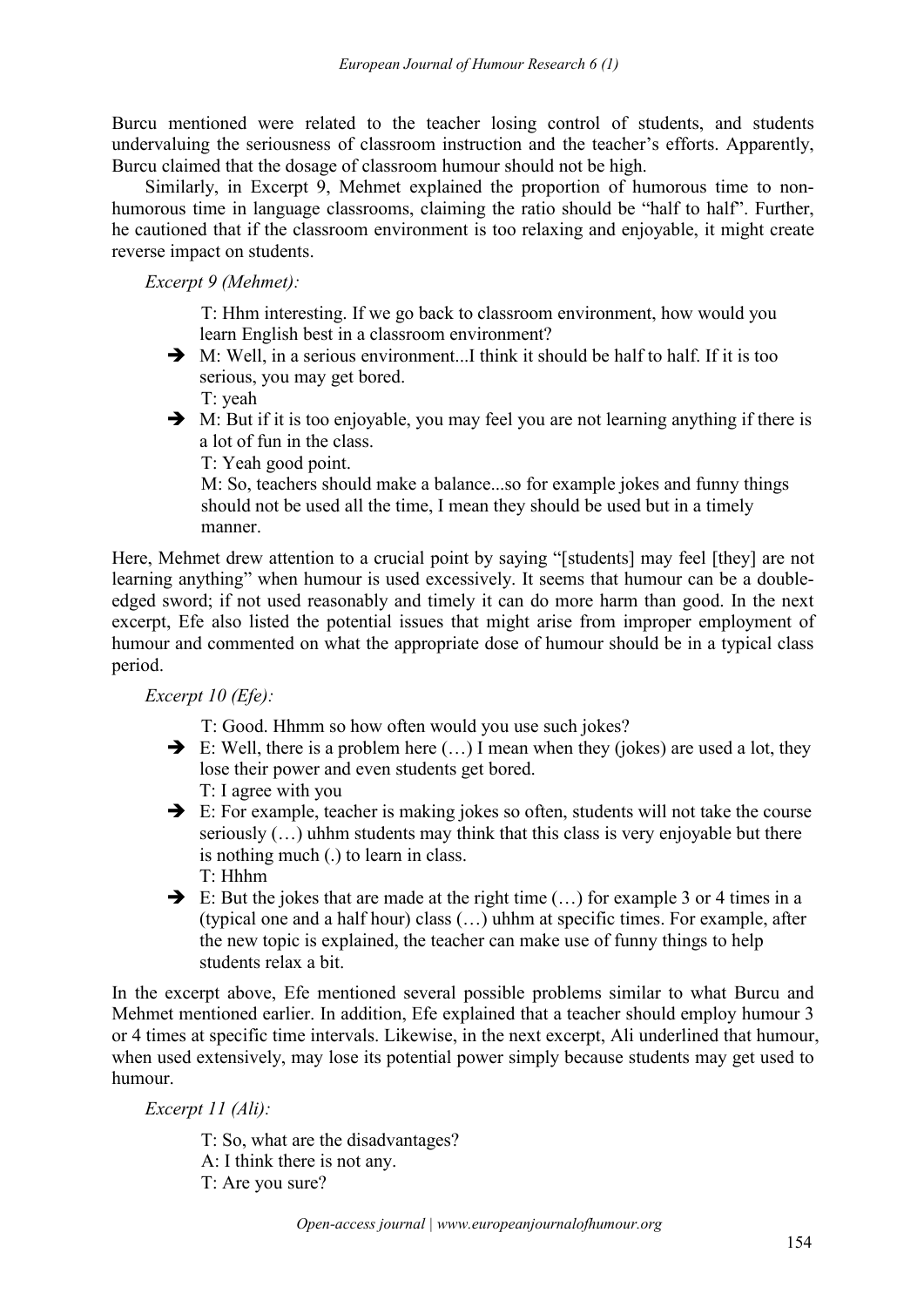A: Well,  $(...)$  maybe it (humour) should not be used in an extensive way  $(...)$ because we may find jokes normal uhhhm nothing special (anymore).

Apart from the positive impacts of humour, the participants also discussed what the appropriate use of humour should be in a language class. Most participants stated that if used excessively, humour might have some undesirable effects on the students' attitudes towards the teacher and the course.

# **5. Discussion**

In this descriptive and exploratory study, how a particular group of English learners (i.e. Turkish EFL learners) perceived the use of humour in English classrooms was investigated. Two main research questions guided this study. In this section, a result-by-result discussion is not provided because there are several conceptual overlaps between findings. Rather, the results are discussed under three main themes: (a) the positive impact on the relationship between teachers and students, (b) the positive impact on students, and (c) the caution with regard to using humour.

# **5.1. The positive impact on the relationship between teachers and students**

The exploratory factor analysis revealed several underlying factors that address Turkish EFL learners' beliefs about the use of humour in English classrooms. The first factor indicates that humour is considered as one of the desirable qualities of teachers. It is interesting to note that on average, the participants agreed more with the statements from Factor 1 (i.e. desired teacher characteristics) than any other factor (see average factor scores in Table 5). In fact, this finding perfectly overlaps with the first theme which emerged from the interviews. That is, almost all the participants interviewed noted that they found teachers with a sense of humour more approachable and likeable. These findings are largely consistent with Wanzer et al.'s (2010) argument that the proper employment of humour increases teacher immediacy. Indeed, teachers with a good sense of humour are often considered to be more effective and therefore tend to be popular with the learners (Lovorn & Holaway 2015; Petraki & Nguyen 2016; Torok et al. 2004).

One possible explanation for the high preference among Turkish EFL students for humorous teachers might be mostly related to the current English teaching and learning contexts in Turkey. Several participants in the interviews implicitly stated that the teacher oriented English teaching still persists in Turkey, in which the teacher is the main authority in class and takes up much of the speaking time. In fact, as alluded to in the literature review of this paper, Ozsevik (2010) noted that the grammar-translation method in ELT is still prevailing. In the same vein, Alptekin and Tatar (2011) noted that the employment of communicative-oriented activities has not found its pace in Turkish EFL classroom settings. In such an environment, it is not surprising that the beliefs of Turkish EFL learners about the use of humour are remarkably positive. Considering these points, the participants in this study might have perceived teachers who use humour in class more approachable than other 'traditional' teachers probably because humorous teachers show a different pattern in teaching the subject matter and interacting with students.

# **5.2. The positive impact on students**

The results of the quantitative and qualitative data support the notion that humour can have some positive impact on students' attitudes towards the subject matter and on their learning.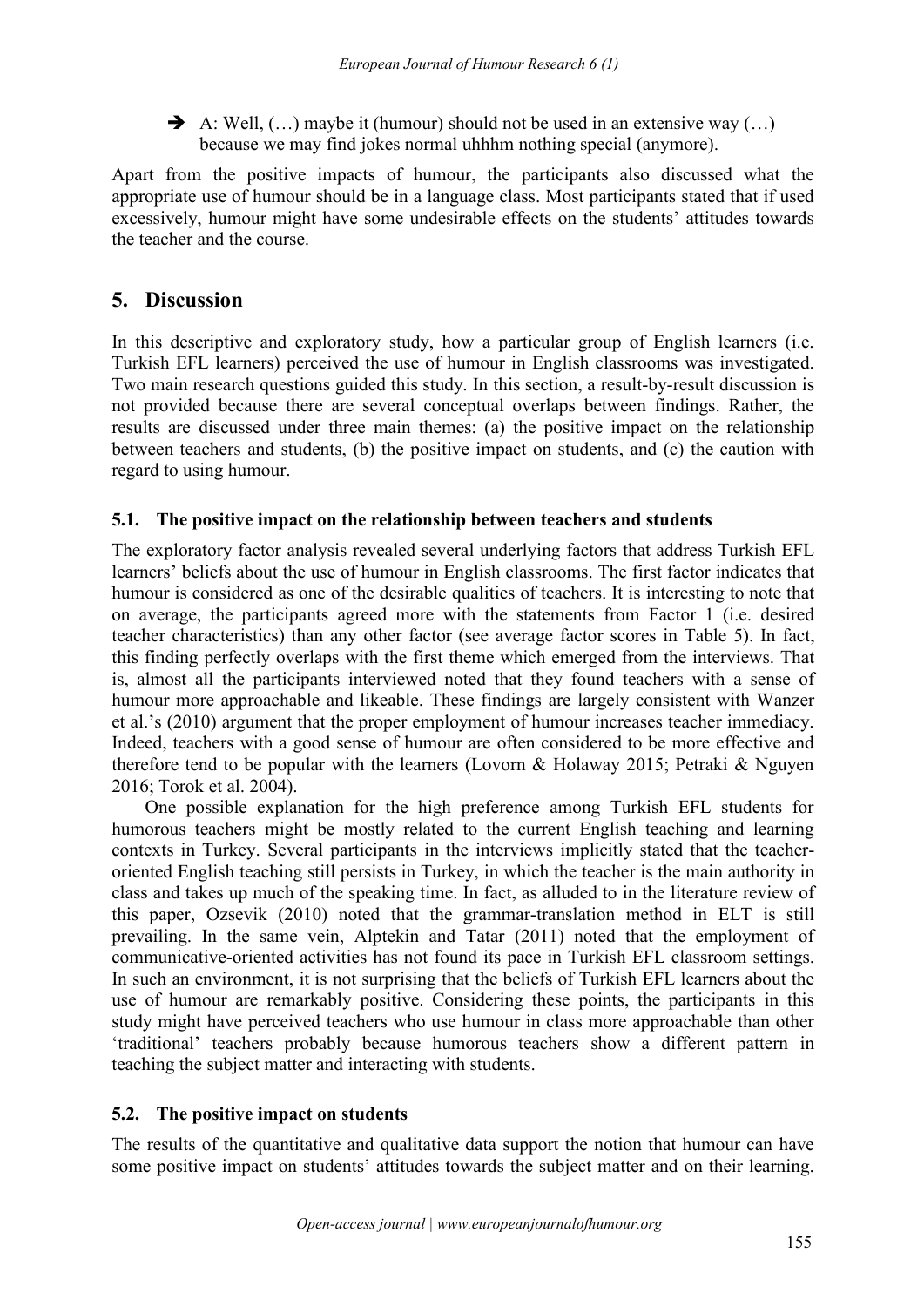In this study, a large number of Turkish EFL learners perceived humour as a potent pedagogical tool to lower several possible affective barriers (e.g., stress, anxiety, and classroom tension) to language learning. Humour has been reported to be as an important factor in creating a more positive and comfortable classroom environment (Askildson 2005; Garner 2006; Wagner & Urios-Aparisi 2011). In addition, this positive effect generated through humour may help language learners relieve tension and anxiety. This is clearly reflected in the second factor (i.e. low affective filter) from the exploratory factor analysis. Given that humour has tension-relieving potential, language teachers can make use of it for teaching topics or skills that are usually considered by students as anxiety-inducing (Berk 2000; Forman 2011; Garner 2006; Lucas 2005; Wagner & Urios-Aparisi 2011).

Similar to previous studies (Askildson 2005; Forman 2011; Petraki & Nguyen 2016; Wagner & Urios-Aparisi 2011), the results of the quantitative and qualitative data also indicated that Turkish EFL learners viewed humour as a useful tool to increase their attention to classroom material and to boost their participation in classroom discussions. Further, it is important to note that a large number of learners reported that when humour was employed in class, they tended to take more risks in class, particularly communicating with their teacher or peers. Although this finding has not been reported in any other previous language-focused humour research, one possible explanation for this interesting result might be that the effects generated by humour such as low anxiety level and comfortable classroom atmosphere probably lead to an increased learner confidence in using the target language in class.

Furthermore, several participants in the interviews reported that they felt the successful employment of humour in language teaching helped them better understand the classroom materials, and even increased their capacity to retain and remember the materials presented. This finding aligns with previous humour studies [\(Jonas](#page-19-0) 2004; McDaniel, Dornburg, & Guynn 2005; Petraki & Nguyen 2016). These studies also showed that the recognition and understanding of humorous materials leads to increased learner attention. This increased attention sequentially increases the learnability of the input. In fact, dealing with humorous materials in a variety of ways can facilitate learning by increasing the depth of processing (Craik & [Lockhart](#page-19-0) 1972).

#### **5.3.** The caution with regard to using humour

The results of this study also indicated that although humour has several potential effects on teachers, students and language learning on the whole, it might be fruitless if not used properly. Some cautionary points the participants raised in the interviews are consistent with the suggestions present in humour research on the optimal use of humour in class. For instance, many of the participants opined that excessive use of humour in class does more harm than good probably because there is a saturation point for humour. Several participants mentioned that an extensively relaxed and humorous classroom environment might lead to classroom management problems and a lack of motivation for students towards the course. These comments were not surprising, given that research that shows that routine and excessive use of humour brings about negative impact such as turning learners off (Wanzer 2002), losing the control of the class (Garner 2006; Schmitz 2002), and depreciating the seriousness of instruction (Zhang 2005). Additionally, several participants commented on what the ideal dosage of humour should be in a typical class period. For instance, one participant speculated that employing prepared humorous materials 3 or 4 times in a typical class session might be appropriate. Askildson (2005: 48) described the optimal use of humour as finding the balance between "tension" and "relaxation" in class. Although there are no clear-cut guidelines regarding the appropriate amount humour to be used in class, Sterling and Loewen  $(2015)$  found that playful language events occurred only in six percent of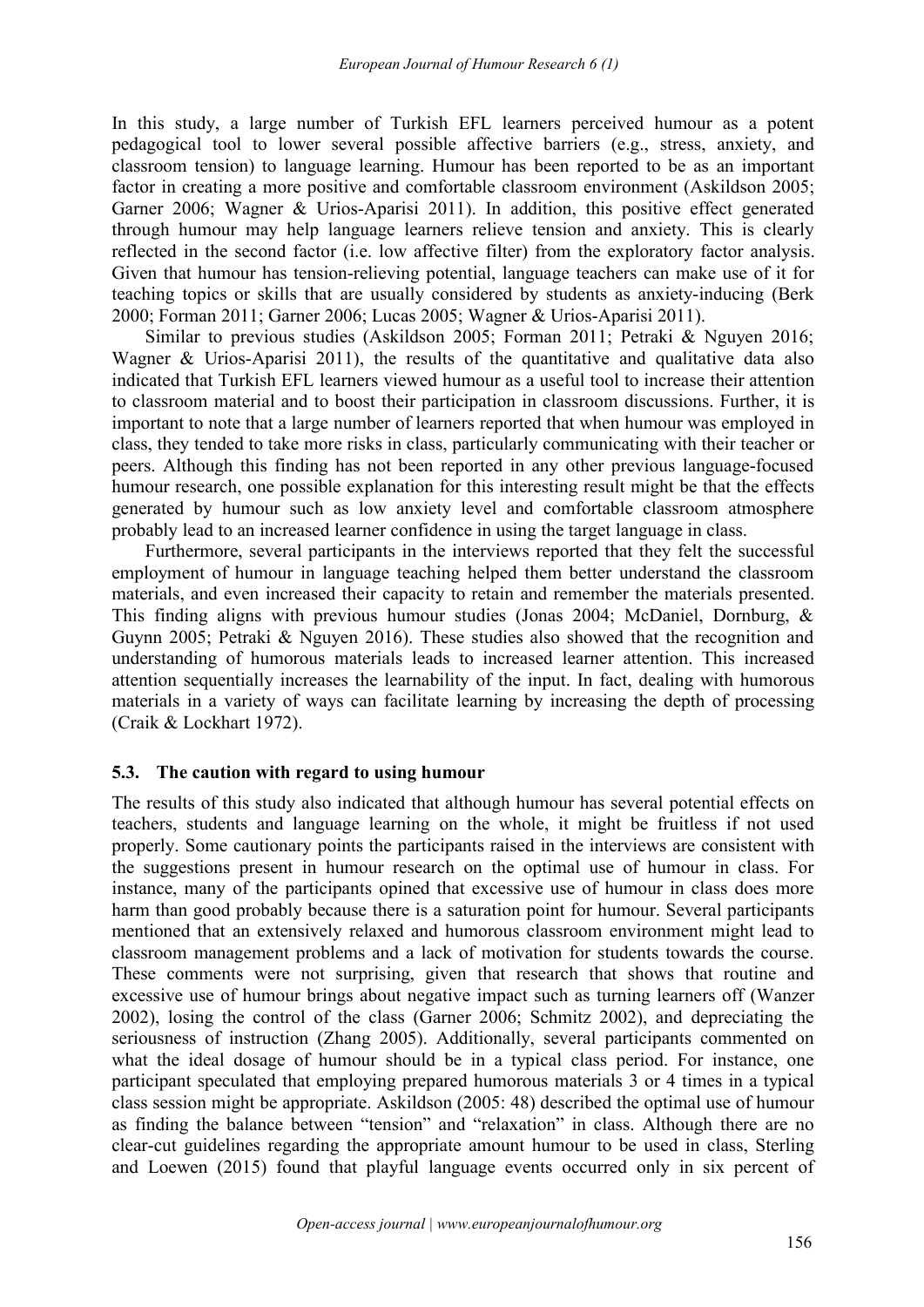Spanish as a foreign language class time. In another study, Petraki and Nguyen (2016) reported that Vietnamese EFL teachers tended to use humour at least 7 times in a typical class time. Of course, it is important to note here that humour is not "an easily transportable resource" for teachers to employ in language classrooms like any method or approach of SLA (Reddington, 2015: 34), because humour has the potential "to discomfort or offend…[*therefore*] should be handled with care" (Forman 2011: 562). Indeed, as Garner (2006) and Schmitz (2002) pointed out that humour could be an effective pedagogical tool only when the teachers use suitable, content-specific and non-offensive humorous materials appropriate for students' level and age.

Although the current study contributes to our understanding of the roles of humour in EFL classrooms, the findings should be interpreted with caution due to some limitations. First, the operationalization of humour was somewhat broad comprising both L1 and L2 humour emanating from the teacher's actions, interaction with students, classroom materials and visual materials that create some forms of positive feelings and amusement on the part of the students. Clearly, considering that humour is socially situated and context driven, a narrower focus on the use of humour (e.g. L2 language play, verbal humour) could provide a more comprehensive description regarding the effects of humour in language classrooms. Further, while the questionnaire revealed some useful insights on participants' beliefs about the use of humour, it treated these beliefs as static and decontextualized. Future studies might focus on a more experimental design by comparing the results of humour-oriented and non-humour oriented instructions. In addition, the current study worked with a relatively homogeneous group of participants coming from the same cultural background. Future research might focus on more culturally-diverse groups of students because the appreciation of humour is also culture-dependent (Zhang 2005).

# **6. Conclusion**

This study sought to investigate the use of humour in language classrooms from the perspective of Turkish EFL learners. The quantitative and qualitative findings revealed that Turkish EFL learners had positive attitudes towards the use of humour in English classrooms. Although the current study provides a local perspective regarding the use of humour, the findings can be extrapolated to other EFL contexts where humour can be used as a multifaceted pedagogical tool that can enhance language learning process. For instance, the pedagogical employment of humour in English classrooms can help teachers create a comfortable classroom atmosphere, which consequently constitutes a "safe house" for teaching and learning through lowering the affective filters (Pomerantz & Bell 2011). Given this particular benefit of humour, employment of humour may offset the one-sided communication in traditional EFL contexts, in particular Turkish EFL settings. Having a humour-oriented teacher who efficiently makes use of humorous materials in class may make EFL learners in such contexts more engaged in classroom communication through developing their socio-cultural and socio-linguistic competences.

Although Forman (2011: 562) highlights that humorous pedagogical style is "created out of the teacher's personal ability and inclination, and attuned to students and context", the largely supportive perceptions of EFL learners in this study may also induce English teachers to develop humour competence (Wulf 2010). For instance, pre-service and in-service teachers might be taught about the skills and method for effectively employing humour in English language classrooms through including a humour session in teacher training. In addition, English teachers might attend workshops that address the various ways to incorporate humour in class.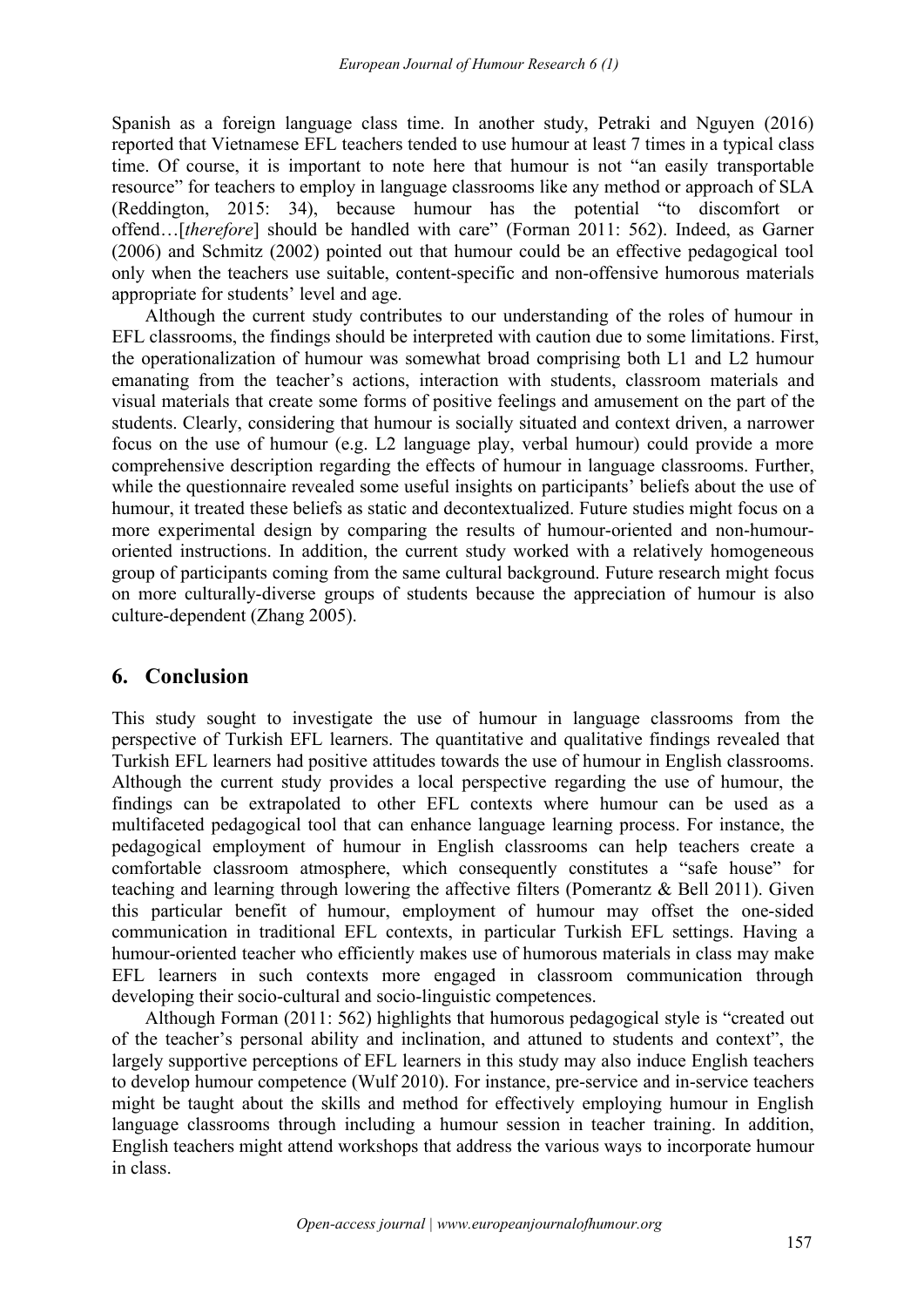#### **Notes**

<sup>1</sup>Although principal components analysis (PCA) might have been produced a simpler factor solution, I have chosen principal axis factoring (PAF)—one of the exploratory factor analysis methods—in this study because my purpose was not pure reduction of variables but to understand the underlying structure in Turkish EFL learners' responses to the humour questionnaire.

<sup>2</sup>In order to obtain a more interpretable factor solution, factors were rotated. Direct oblimin—one of the oblique rotation methods—was chosen because the factors appeared to be correlated.

<sup>3</sup>Ayvaz is a Turkish name and its pronunciation is similar to 'I was'. Therefore, a sentence like 'Ayvaz was sick yesterday' sounds ungrammatical to Turkish EFL learners at first hearing.

## **Appendix**

## **Appendix A Humour questionnaire**

| <b>HELL: Humour in English Language Learning</b>                                          | Disagree<br>Strongly | Somewhat<br>Disagree<br>disagree | Somewhat<br>agree       | Agree | $\rm Strongly$<br>Agree |
|-------------------------------------------------------------------------------------------|----------------------|----------------------------------|-------------------------|-------|-------------------------|
| 1. I am more attentive in class when the English instructor uses humour.                  | 1                    | 3                                | 4                       |       |                         |
| 2. When the English instructor uses humour in the classroom, I feel my stress level       | 1                    | 3                                | $\overline{\mathbf{4}}$ |       |                         |
| decreases.                                                                                |                      |                                  |                         |       |                         |
| 3. I feel more distracted when the English instructor uses humour in the classroom.       | 1                    | 3                                | 4                       |       |                         |
| 4. When the English instructor uses funny examples in the classroom, I feel anxious.      | 1                    | 3                                | 4                       |       |                         |
| 5. English instructors who use humour in the classroom are unprofessional.                | 1                    | 3                                | $\overline{\mathbf{4}}$ |       |                         |
| 6. I am more likely to pay attention to the topics when the English instructor uses funny | 1                    | 3                                | 4                       |       |                         |
| examples in the classroom.                                                                |                      |                                  |                         |       |                         |
| 7. I am more likely to take part in classroom activities when these activities are funny. | 1                    | 3                                | $\overline{\mathbf{4}}$ |       |                         |
| 8. I want my English instructor to have a sense of humour.                                | 1                    | $\overline{\mathbf{3}}$          | 4                       |       |                         |
| 9. I learn English better if the English instructor teaches English in a serious manner.  | 1                    | $\overline{\mathbf{3}}$          | 4                       |       |                         |
| 10. When the English instructor uses funny examples, it makes me more interested in       | 1                    | $\overline{\mathbf{3}}$          | 4                       |       |                         |
| learning English.                                                                         |                      |                                  |                         |       |                         |
| 11. I find English instructors who use jokes more effective in teaching English.          | 1                    | 3                                | 4                       |       |                         |
| 12. I lose my interest in learning English when the English instructor uses humour very   | 1                    | 3                                | $\overline{\mathbf{4}}$ |       |                         |
| often in the classroom.                                                                   |                      |                                  |                         |       |                         |
| 13. An English instructor who has a sense of humour encourages me to learn English.       | $\mathbf{1}$         | 3                                | 4                       |       |                         |
| 14. It is hard to pay attention to the class when the English instructor uses funny       | 1                    | $\overline{\mathbf{3}}$          | 4                       |       |                         |
| explanations.                                                                             |                      |                                  |                         |       |                         |
| 15. A funny English instructor decreases my motivation to learn English.                  | 1                    | $\overline{\mathbf{3}}$          | 4                       |       |                         |
| 16. I am more likely to focus on classroom materials in a humorous English classroom.     | 1                    | 3                                | 4                       |       |                         |
| 17. I feel more stressed when the English instructor uses funny examples.                 | 1                    | 3                                | 4                       |       |                         |
| 18. Having an English instructor who uses humour reduces my stress about learning         | 1                    | 3                                | 4                       |       |                         |
| English.                                                                                  |                      |                                  |                         |       |                         |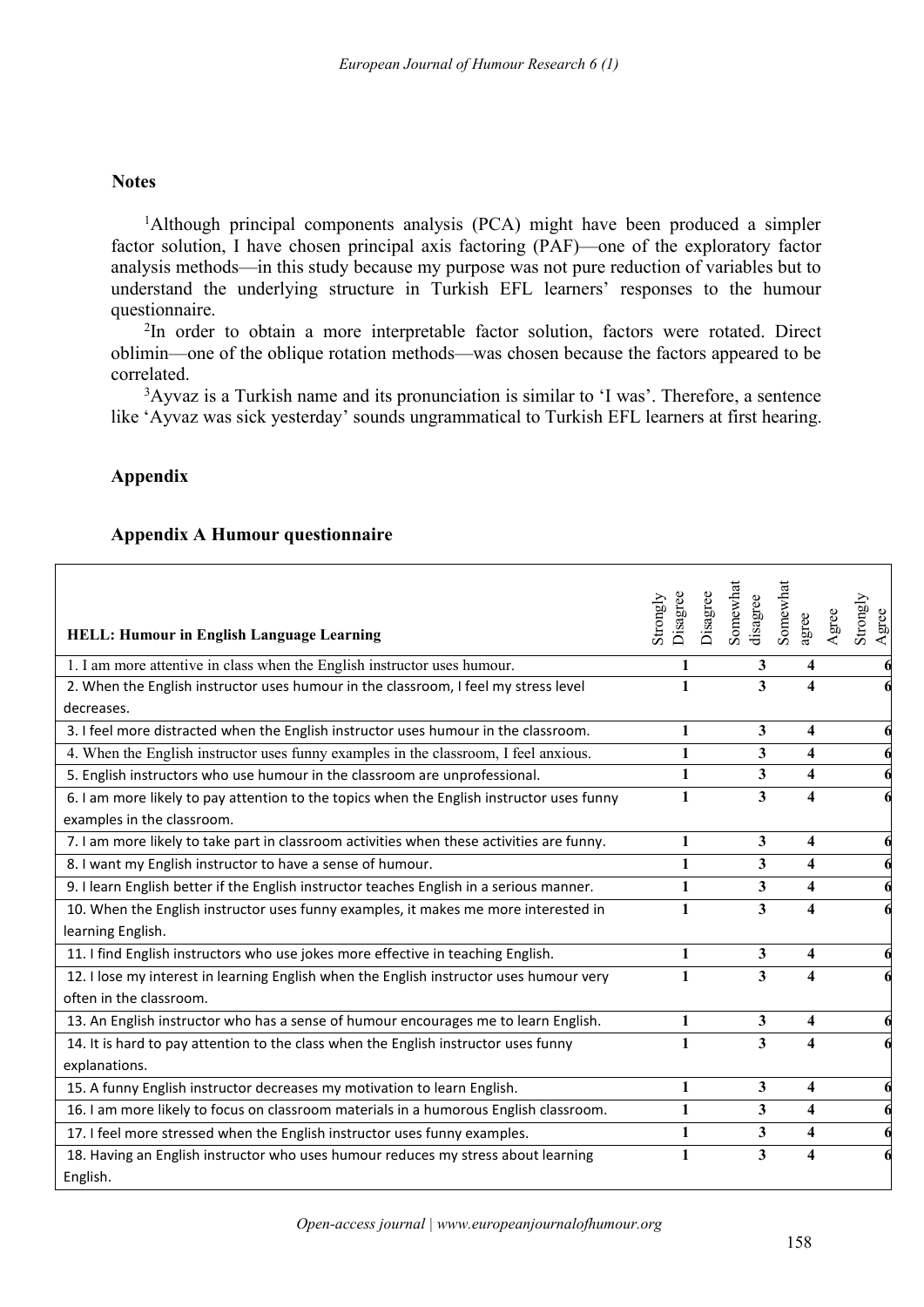<span id="page-18-0"></span>

| 19. I prefer taking English courses with an English instructor who uses humour in the    |  |   |  |
|------------------------------------------------------------------------------------------|--|---|--|
| classroom.                                                                               |  |   |  |
| 20. I feel more comfortable when the English instructor uses humour in the classroom.    |  |   |  |
| 21. I do not feel anxious when I laugh in the classroom.                                 |  |   |  |
| 22. I do not miss an English class when I find the class funny.                          |  |   |  |
| 23. When the English instructor uses humour in the classroom, I am not afraid to ask     |  | 4 |  |
| questions.                                                                               |  |   |  |
| 24. I am not afraid of making mistakes in the classroom where humour is used frequently. |  |   |  |
| 25. I am more likely to attend class when there is a serious classroom atmosphere.       |  |   |  |
|                                                                                          |  |   |  |

## **Appendix B: Interview questions**

- 1. How long have you been learning English and how do you feel about your experience of learning English? Please describe yourfeelings about your English language classes.
- 2. Please just try to remember your favorite English class and tell me what you like best about this class.
- 3. Please try to remember the English class that you liked the least and tell me why you did not like this class.
- 4. How do you think you can learn English best in an English classroom?
- 5. What does humour mean to you?
- 6. How do you think humour can help you learn English?
- 7. What kinds of humour should a teacher use in class?
- 8. How do you feel when you cannot understand a joke that your teacher or your peer told?
- 9. How often should humour be used in a typical classroom time?
- 10. Do you have any recommendations as to the use of humour in English classrooms?

## **Appendix C Transcription conventions (Adapted from Belhiah, 2012 and Markee, 2005)**

- *T* represents the interviewer
- *E/B…etc*represents the interviewees
- *[ ]* indicates the beginning ([) and end (]) of overlapping talk
- *(.)* indicates a short silence (less than 3s)
- *(…)* indicates a long silence (more than 3s)
- *(laughs)* indicates non-verbal actions
- *(?)* indicates that some talk was not audible or interpretable at all
- *:::* indicates the syllable or the sound is stretched.
- *-* indicates cut off, interruption of a sound
- $\rightarrow$  indicates the point of interest in the excerpts

#### **References**

- Alptekin, C. & Tatar, S. (2011). 'Research on foreign language teaching and learning in Turkey (2005–2009)'. *Language Teaching* 44 (3), pp. 328–353.
- Askildson, L. (2005). 'Effects of humour in the language classroom: Humour as a pedagogical tool in theory and practice'. *Arizona Working Papers in SLAT* 12, pp. 45–61.
- Banas, J., A., Dunbar, N., Rodriguez, D. & Liu, S. J. (2011). 'A review of humour in educational settings: Four decades of research'. *Communication Education* 60 (1), pp. 115–144.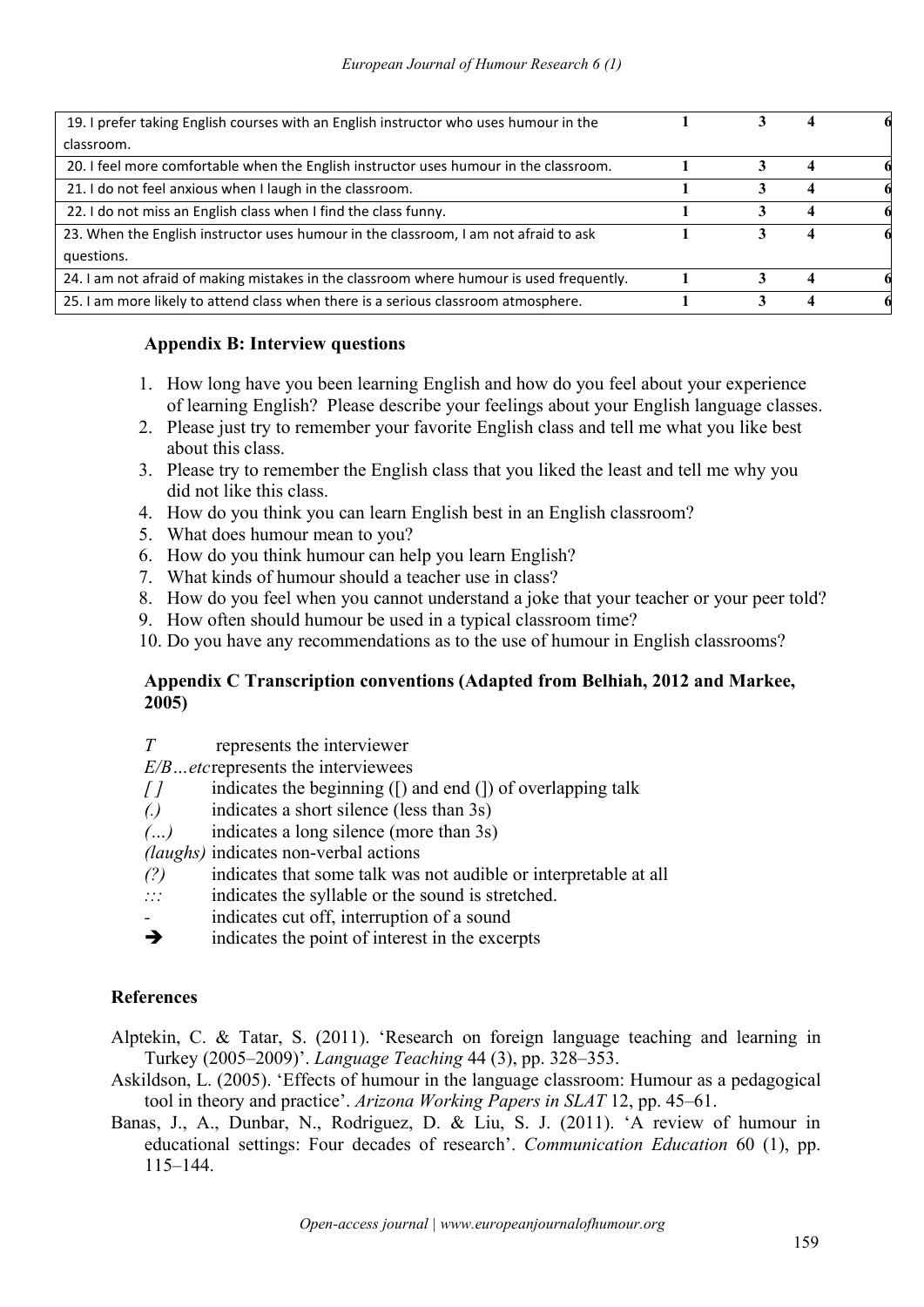- <span id="page-19-0"></span>Belhiah, H. (2012). 'You know Arnold Schwarzenegger? On doing questioning in second language dyadic tutorials'. *Applied Linguistics* 33 (1), pp. 21–41.
- Bell, N. (2005). 'Exploring L2 language play as an aid to SLL: A case study of humour in NS- NNS interaction'. *Applied Linguistics* 26 (2), pp. 192–218.
- Bell, N. (2009). 'Learning about and through humour in the second language classroom'. *Language Teaching Research* 13 (3), pp. 241–258.
- Bell, N. (2012). 'Comparing playful and nonplayful incidental attention to form'. *Language Learning* 62 (1), pp. 236–265.
- Bell, N. & Pomerantz, A. (2014). 'Reconsidering language teaching through a focus on humour'. *EuroAmerican Journal of Applied Linguistics and Languages* 1 (1), pp. 31–47.
- Berk, R. (2000). 'Does humour in course tests reduce anxiety and improve performance?' *College Teaching* 48 (4), pp. 151–159.
- Craik, F. I. M. & Lockhart, R. (1972). 'Levels of processing: A framework for memory research'. *Journal of Verbal Learning and Verbal Behavior* 11, pp. 671–684.
- Creswell, J. W. (2013). *Qualitative Inquiry and Research Design: Choosing among Five Approaches*. Los Angeles, CA: SAGE.
- Creswell, J. W. and Plano-Clark, V. L. (2011). *Desigining and Conducting Mixed Methods* Research (2<sup>nd</sup> ed.). Thousand Oaks, CA: SAGE Publishing.
- Dörnyei, Z. & Taguchi, T. (2009). *Questionnaires in Second Language Research: Construction, Administration, and Processing* (2<sup>nd</sup> ed.). New York: Routledge.
- Field, A. (2013). *Discovering Statistics Using IBM SPSS Statistics*. London: Sage.
- Forman, R. (2011). 'Humorous language play in a Thai EFL classroom'. *Applied Linguistics* 32 (5), pp. 541–565.
- Garner, R. L. (2006). 'Humour in pedagogy: How ha-ha can lead aha!' *College Teaching* 54 (1), pp. 177–180.
- Jonas, P. M. (2004). *Secrets of Connecting Leadership and Learning with Humour*. Maryland: Rowman & Littlefield Publishing Group Inc.
- Kirkgoz, Y. (2007). 'English language teaching in Turkey: Policy changes and their implementations'. *RELC Journal* 38 (2), pp. 216–228.
- Kirkgoz, Y. (2009). 'Globalization and English language policy in Turkey'. *Educational Policy* 23 (5), pp. 663–684.
- Littlewood, W. (1981). *Communicative Language Teaching: An Introduction*. Cambridge: Cambridge University Press.
- Loewen, S. & Gonulal, T. (2015). 'Exploratory factor analysis and principal components analysis', in Plonsky, L. (Ed), *Advancing Quantitative Methods in Second Language Research*. New York: Routledge, pp. 182-212.
- Lovorn, M. & Holaway, C. (2015). 'Teachers' perceptions of humour as a classroom teaching, interaction, and management tool'. *European Journal of Humour Research* 3 (4), 24–35.
- Lucas, T. (2005). 'Language awareness and comprehension through puns among ESL learners'. *Language Awareness* 14 (4), pp. 221–238.
- Mantooth, J. D. (2010). 'The effects of professor humour on college students' attention and retention'. Doctoral dissertation, Auburn University.
- Markee, N. (2005). 'Conversation analysis forsecond language acquisition', in Hinkel, E. (Ed), *Handbook of Research in Second Language Teaching and Learning*, Vol. 1. NJ: Lawrence Erlbaum Mahwah, pp. 355-374.
- Martin, R. A. (2007). *The Psychology of Humour: An Integrative Approach*. Cambridge: Cambridge University Press.
- McDaniel, M., Dornburg, C. & Guynn, M. (2005). 'Disentangling encoding versus retrieval explanations of the bizarreness effect: Implications for distinctiveness'. *Memory and Cognition* 33, pp. 270–279.